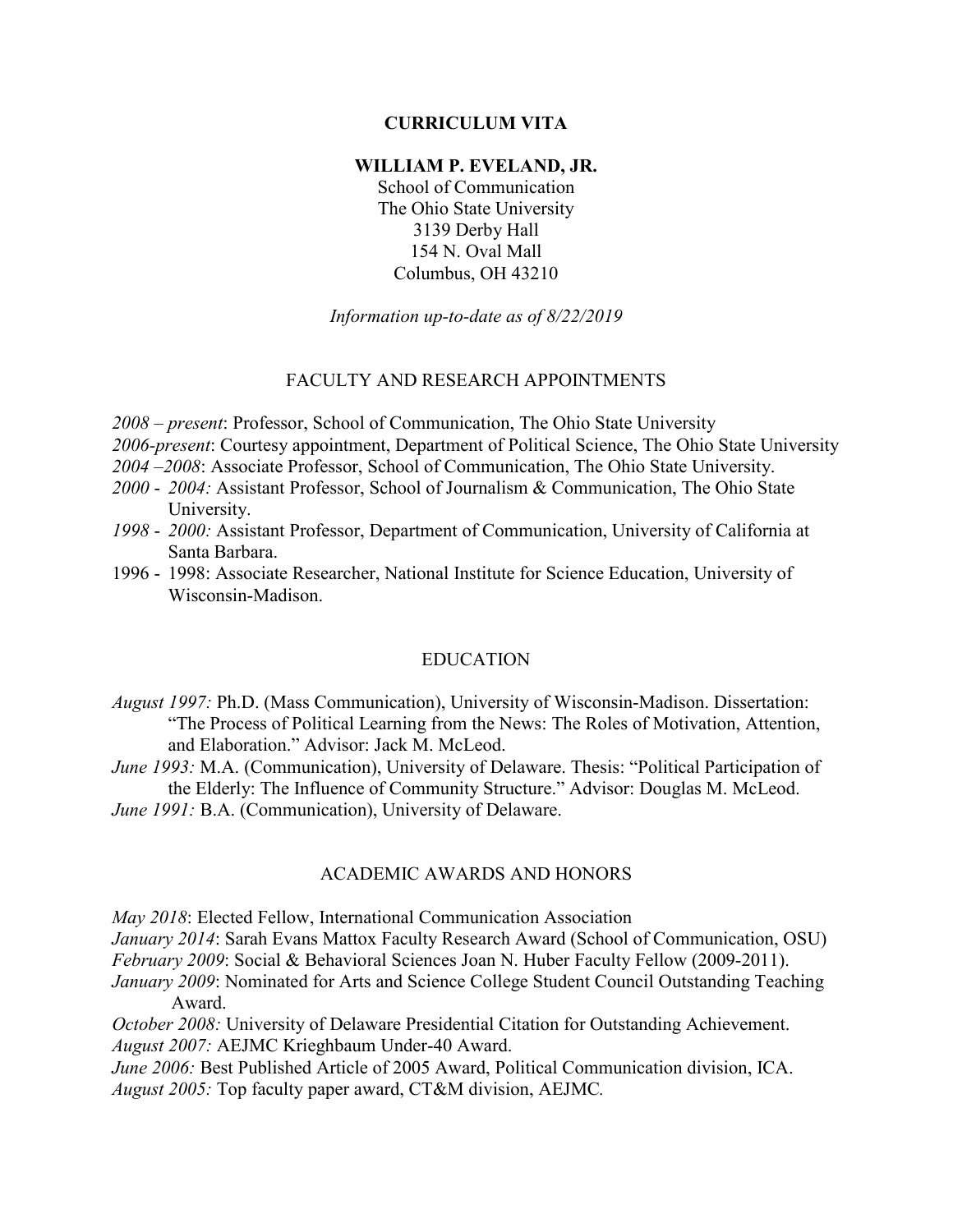*August 2003:* Top three faculty paper award, CT&M division, AEJMC.

*August 2003:* Top three faculty paper award, CT&P division, AEJMC.

*May, 2003:* International Communication Association Young Scholar Award

*November, 2002:* Top faculty paper award (tied), Human Communication Technology Commission, NCA.

- *May 2002:* Worchester Prize for Best Article in *International Journal of Public Opinion Research* in 2001 (Scheufele & Eveland, "Perceptions of 'Public Opinion' and 'Public' Opinion Expression").
- *August 2001:* Top faculty paper award, MC&S division, AEJMC.
- *August 2001:* Top three faculty paper award, MC&S division, AEJMC.
- *May 2001:* Faculty Member of the Year award, School of Journalism & Communication, OSU.
- *May 2001:* Top three faculty paper award, Information Systems Division, ICA.
- *August 1997:* Top three faculty paper award, CT&P Division, AEJMC.

*August 1997:* Top three faculty paper award, CT&M Division, AEJMC.

*August 1996:* Top (#1) student paper award, CT&M Division, AEJMC.

- *August 1996:* Top three faculty paper award, CT&M Division, AEJMC.
- *March 1996:* College of Letters & Science Teaching Fellow, University of Wisconsin-Madison.
- *February 1996:* School of Journalism & Mass Communication nominee for University
	- Dissertator Fellowship, University of Wisconsin-Madison.
- *August 1995:* Top (#1) faculty paper award, CT&M Division, AEJMC.
- *August 1995:* Top three faculty paper award, CT&M Division, AEJMC.
- *May 1995:* Top (#1) faculty paper award, Mass Communication Division, ICA.
- *October 1994:* Louise Elizabeth George Fellowship, University of Wisconsin-Madison.
- *August 1994:* Top three faculty paper award, CT&M Division, AEJMC.

*August 1994:* Nominated for Student Board Member position on the ICA's Board of Directors.

*September 1993:* Harry Grant Fellowship, University of Wisconsin-Madison.

*September 1992:* University Fellowship, University of Delaware.

### RESEARCH

Publications:

- Eveland, W. P., Jr., & Appiah, O. (in press). A national conversation about race? Political discussion across lines of racial and partisan difference. *Journal of Race, Ethnicity and Politics*. (Accepted July 15, 2019)
- Eveland, W. P., Jr., Song, H., Hutchens, M. J., & Levitan, L. C. (in press). Not being accurate is not quite the same as being inaccurate: Variations in reported (in)accuracy of perceptions of political views of network members due to uncertainty. *Communication Methods and Measures*. Available online May 2019.
- Long, J. A., & Eveland, W. P., Jr. (in press). Entertainment use and political ideology: Linking worldviews to media content. *Communication Research.* Available online August 2018.
- Nathanson, A. I., & Eveland, W. P., Jr. (2019). Parental mediation during the U.S. 2016 presidential election campaign: How parents criticized, restricted, and co-viewed news coverage. *Communication Monographs, 86*, 184-204.
- Long, J. A., Eveland, W. P., Jr., & Slater, M. D. (2019). Partisan media selectivity and partisan identity threat: The role of social and geographic context. *Mass Communication &*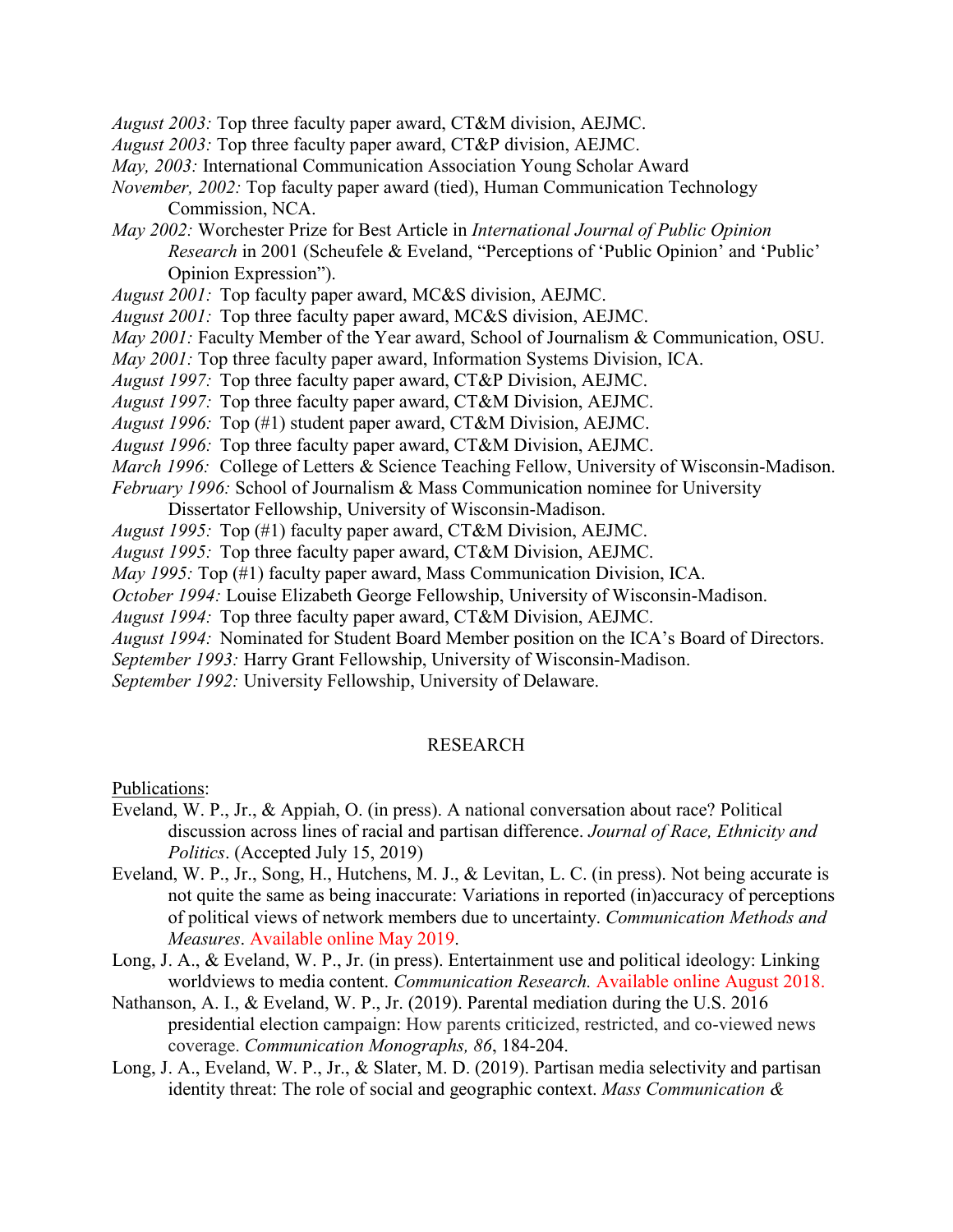*Society, 22*, 145-170*.*

- Hutchens, M. J., Eveland, W. P., Jr., Morey, A. C., & Sokhey, A. (2018). Evaluating summary measures of heterogeneous political discussion: The critical roles of excluded cases and discussion with people holding extreme views. *Communication Methods and Measures, 12*, 276-294.
- Eveland, W. P., Jr., Appiah, O., & Beck, P. A. (2018). Americans are more exposed to difference than we think: Capturing hidden exposure to political and racial difference. *Social Networks, 52*, 192-200.
- Eveland, W. P., Jr., & Garrett, R. K. (2017). Communication modalities and political knowledge. In K. Kenski & K. H. Jamieson (Eds.), *The Oxford handbook of political communication* (pp. 517-529). New York: Oxford University Press.
- Clementson, D. E., & Eveland, W. P., Jr. (2016). When politicians dodge questions: An analysis of presidential press conferences and debates. *Mass Communication & Society, 19*, 411- 429.
- Morey, A. C., & Eveland, W. P., Jr. (2016). Measures of political talk frequency: Assessing reliability and meaning. *Communication Methods & Me*asures*, 10*, 51-68.
- Eveland, W. P., Jr., & Hutchens, M. J. (2015). Political knowledge. In W. Donsbach (Ed.), *Concise encyclopedia of communication* (pp. 469-470). Blackwell Publishing Ltd. https://goo.gl/khv6tK
- Eveland, W. P., Jr., Song, H., & Beck, P. A. (2015). Cultural variations in political discussion and agreement – and their relation with voting turnout. *International Journal of Public Opinion Research, 27*, 461-480*.*
- Eveland, W. P., Jr., & Schmitt, J. B. (2015). Communication content and knowledge content matters: Integrating manipulation and observation in studying news and discussion learning effects. *Journal of Communication, 65*, 170-191.
- Song, H., & Eveland, W. P., Jr. (2015). The structure of communication networks matters: How network diversity, centrality, and context influence political ambivalence, participation, and knowledge. *Political Communication, 32*, 83-108*.*
- Eveland, W. P., Jr. (2014). Linking social network analysis to the spiral of silence, coorientation, and political discussion: The intersection of political perceptions and political communication. In W. Donsbach, C. T. Salmon, & Y. Tsfati (Eds.), *The spiral of silence: New perspectives on communication and public opinion* (pp. 119-128). New York: Routledge.
- Eveland, W. P., Jr., & Cooper, K. E. (2013). An integrated model of communication influence on beliefs. *Proceedings of the National Academy of Sciences*, *110*(3), 14088-14095.
- Eveland, W. P., Jr., & Hutchens, M. J. (2013). The role of conversation in developing accurate political perceptions: A multilevel social network approach. *Human Communication Research, 39*, 422-444*.*
- Eveland, W. P., Jr., Hutchens, M. J., & Morey, A. C. (2013). Political network size and its antecedents and consequences. *Political Communication, 30*, 371-394*.*
- Eveland, W. P., Jr., & Kleinman, S. B. (2013). Comparing general and political discussion networks within voluntary organizations using social network analysis. *Political Behavior, 35*, 65-87.
- Hayes, A. F., Matthes, J., & Eveland, W. P., Jr. (2013). Stimulating the quasi-statistical organ: Fear of social isolation motivates the quest for knowledge of the opinion climate. *Communication Research, 40*, 439-462.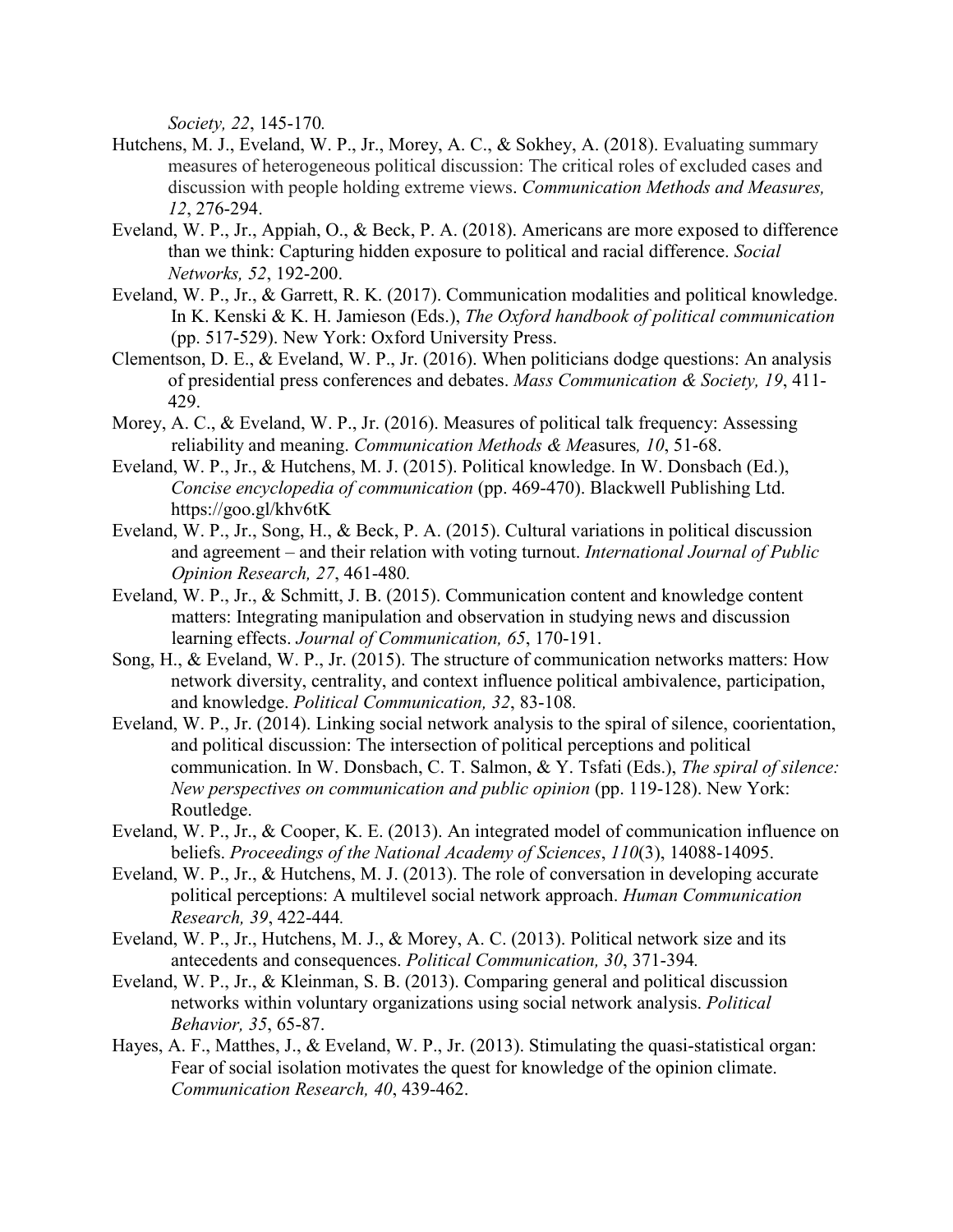- Liu, Y. I., Shen, F., Eveland, W. P., Jr., & Dylko, I. (2013). The impact of news use and news content characteristics on political knowledge and participation. *Mass Communication and Society, 16*, 713-737*.*
- Eveland, W. P., Jr., Hutchens, M. J., & Morey, A. C. (2012). Social networks and political knowledge. In H. A. Semetko & M. Scammell (Eds.), *The SAGE handbook of political communication* (pp. 241-252). Thousand Oaks, CA: Sage.
- Morey, A. C., Eveland, W. P., Jr., & Hutchens, M. J. (2012). The "who" matters: Types of interpersonal relationships and avoidance of political disagreement. *Political Communication, 29*, 86-103.
- Eveland, W. P., Jr., Morey, A. C., & Hutchens, M. J. (2011). Beyond deliberation: New directions for the study of informal political conversation from a communication perspective. *Journal of Communication, 61*, 1082-1103.
- Eveland, W. P., Jr., & Morey, A. C. (2011). Challenges and opportunities of panel designs. In E. P. Bucy & R. L. Holbert (Eds.) *Sourcebook for political communication research: Methods, measures, and analytical techniques* (pp. 19-33). New York: Routledge.
- Hoffman, L. H., & Eveland, W. P., Jr. (2010). Assessing causality in the relationship between community attachment and local news media use. *Mass Communication & Society, 13*, 174-195.
- Shen, F., & Eveland, W. P., Jr. (2010). Testing the intramedia interaction hypothesis: The contingent effects of news. *Journal of Communication, 60*, 364-387.
- Eveland, W. P., Jr., Hutchens, M. J., & Shen, F. (2009). Exposure, attention, or 'use' of news? Assessing aspects of the reliability and validity of a central concept in political communication research. *Communication Methods and Measures, 3,* 223-244.
- Eveland, W. P., Jr., & Hively, M. H. (2009). Political discussion frequency, network size, and "heterogeneity" of discussion as predictors of political knowledge and participation. *Journal of Communication, 59*, 205-224.
- Hively, M. H., & Eveland, W. P., Jr. (2009). Contextual antecedents and political consequences of adolescent political discussion, discussion elaboration, and network diversity. *Political Communication, 26*, 30-47.
- Hutchens, M. J., & Eveland, W. P., Jr. (2009). The long-term impact of high school civics curricula on political knowledge, democratic attitudes and civic behaviors: A multi-level model of direct and mediated effects through communication. *CIRCLE Working Paper #65*. Center for Information & Research on Civic Learning & Engagement. Available online at: http://www.civicyouth.org/PopUps/WorkingPapers/WP\_65\_Eveland.pdf
- Eveland, W. P., Jr., & Hively, M. H. (2008). Political knowledge. In *The international encyclopedia of communication* (Volume VIII, pp. 3715-3719). Malden, MA: Blackwell.
- Eveland, W. P., Jr., & Glynn, C. J. (2008). Theories on the perception of social reality. In W. Donsbach & M. Traugott (Eds.), *The SAGE handbook of public opinion research* (pp. 155-163). Thousand Oaks, CA: Sage.
- Park, H. S., Eveland, W. P., Jr., & Cudeck, R. (2008). Multilevel modeling: People within groups and contexts. In A. F. Hayes, M. D. Slater, & L. B. Snyder (Eds.), *The Sage sourcebook of advanced data analysis methods for communication research (*pp. 219-246*)*. Thousand Oaks, CA: Sage.
- Eveland, W. P., Jr. (2007). Foreward. In J. Cortese *Internet learning and the building of knowledge*. Youngstown, NY: Cambria Press.
- Eveland, W. P., Jr., & Dylko, I. (2007). Reading political blogs during the 2004 election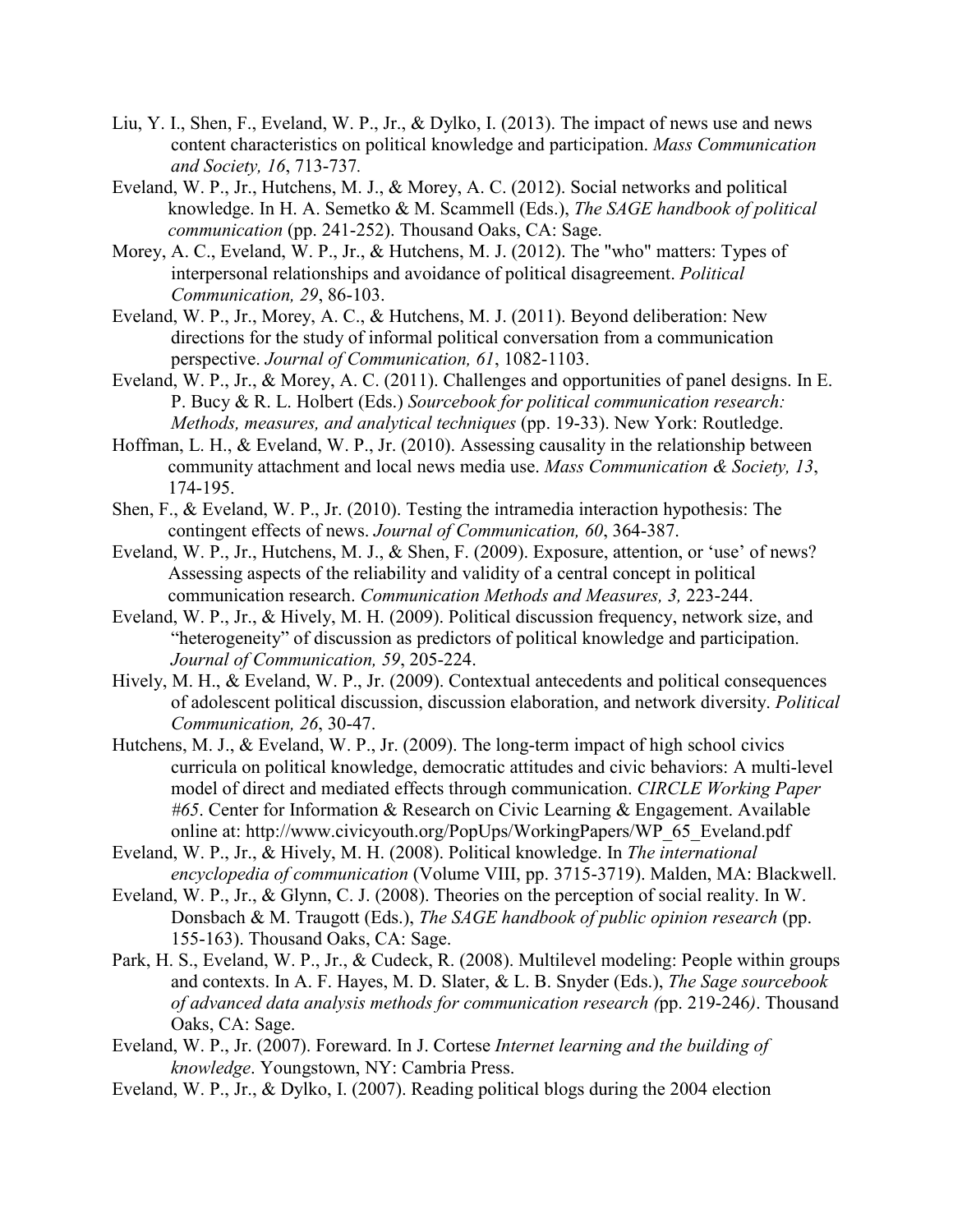campaign: Correlates and consequences. In M. Tremayne (Ed.), *Blogging, citizenship and the future of media* (pp. 105-126). New York: Routledge.

- Eveland, W. P., Jr., & Seo, M. (2007). News and politics. In D. Roskos-Ewoldsen & J. Monahan (Eds.), *Communication and social cognition: Theories and methods* (pp. 293-318). Mahwah, NJ: Lawrence Erlbaum.
- Eveland, W. P., Jr., & Thomson, T. (2006). Is it talking, thinking, or both? A lagged dependent variable model of discussion effects on political knowledge. *Journal of Communication, 56*, 523-542.
- Liu, Y.-I., & Eveland, W. P., Jr. (2005). Education, need for cognition, and campaign interest as moderators of news effects on political knowledge: An analysis of the knowledge gap. *Journalism & Mass Communication Quarterly, 82*, 910-929.
- Eveland, W. P., Jr., Hayes, A. F., Shah, D. V., & Kwak, N. (2005). Understanding the relationship between communication and political knowledge: A model-comparison approach using panel data. *Political Communication, 22*, 423-446.
- Eveland, W. P., Jr., Hayes, A. F., Shah, D. V., & Kwak, N. (2005). Observations on estimation of communication effects on political knowledge and a test of intracommunication mediation. *Political Communication, 22*, 505-509.
- Shah, D. V., Cho, J., Eveland, W. P., Jr., & Kwak, N. (2005). Information and expression in a digital age: Modeling Internet effects on civic participation. *Communication Research, 32*, 531-565.

\*Winner of Best Article of 2005 Award, Political Communication division, ICA.

- Eveland, W. P., Jr. (2005). Information processing strategies in mass communication research. In S. Dunwoody, L. B. Becker, G. Kosicki, & D. McLeod (Eds.), *The evolution of key mass communication concepts: Honoring Jack McLeod* (pp. 217-248)*.* Cresskill, NJ: Hampton Press.
- Eveland, W. P., Jr. (2004). The effect of political discussion in producing informed citizens: The roles of information, motivation, and elaboration. *Political Communication, 21*, 177-193.
- Eveland, W. P., Jr., Cortese, J., Park, H., & Dunwoody, S. (2004). How Web site organization influences free recall, factual knowledge, and knowledge structure. *Human Communication Research, 30*, 208-233*.*
- Eveland, W. P., Jr., Marton, K., & Seo, M. (2004). Moving beyond "just the facts": The influence of online news on the content and structure of public affairs knowledge. *Communication Research, 31,* 82-108.
- Eveland, W. P., Jr. (2003). A "mix of attributes" approach to the study of media effects and new communication technologies. *Journal of Communication, 53(3),* 395-4 10.
- Eveland, W. P., Jr., Shah, D. V., & Kwak, N. (2003). Assessing causality in the cognitive mediation model: A panel study of motivations, information processing and learning during campaign 2000. *Communication Research, 30,* 359-386*.*
- Abrams, J. R., Eveland, W. P., Jr., & Giles, H. (2003). The effects of television on group vitality: Can television empower nondominant groups? In P. J. Kalbfleisch (Ed.), *Communication yearbook #27* (pp. 193-219). Mahwah, NJ: Lawrence Eribaum.
- Eveland, W. P., Jr., & Shah, D. V. (2003). The impact of individual and interpersonal factors on perceived news media bias. *Political Psychology, 24,* 101-117.
- Eveland, W. P., Jr., Seo, M., & Marton, K. (2002). Learning from the news in campaign 2000: An experimental comparison of TV news, newspapers and online news. *Media Psychology, 4, 352-378.*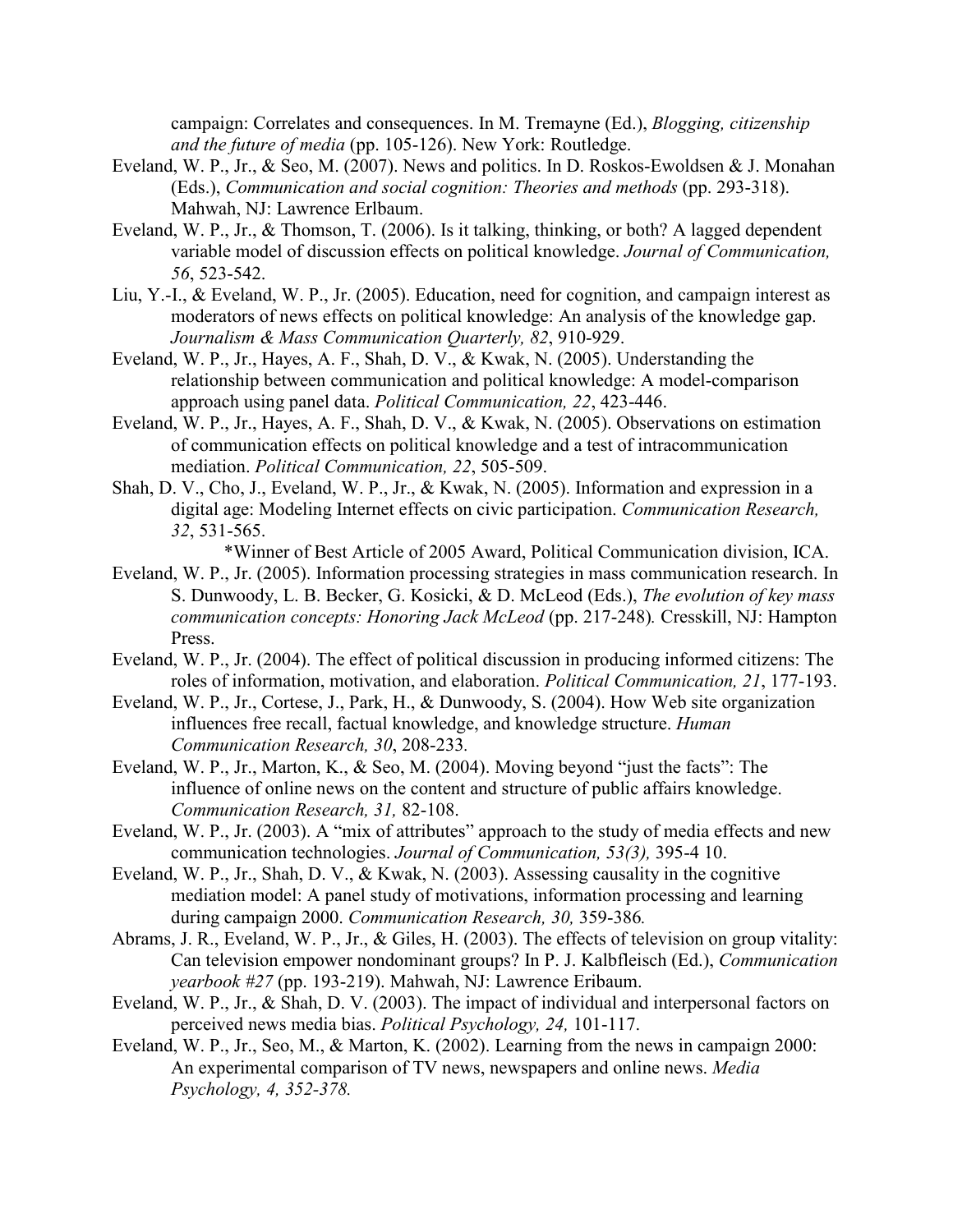- Nathanson, A. I., Eveland, W. P., Jr., Park, H., & Paul, B. (2002). Perceived media influence and efficacy as predictors of caregivers' protective behaviors. *Journal of Broadcasting & Electronic Media, 46,* 385-4 10.
- Eveland, W. P., Jr. (2002). News information processing as mediator of the relationship between motivations and political knowledge. *Journalism & Mass Communication Quarterly, 79,*  26-40.
- Eveland, W.P., Jr. (2002). The impact of news and entertainment media on perceptions of social reality. In J. P. Dillard & M. Pfau (Eds.), *The persuasion handbook: Developments in theory and practice* (pp. 691-727). Thousand Oaks, CA: Sage.
- Eveland, W. P., Jr., & Dunwoody, S. (2002). An investigation of elaboration and selective scanning as mediators of learning from the Web versus print. *Journal of Broadcasting* & *Electronic Media, 46, 34-53.*
- Eveland, W. P., Jr. (2001). The cognitive mediation model of learning from the news: Evidence from non-election, off-year election, and presidential election contexts. *Communication Research, 28, 571-601.*
- Eveland, W. P., Jr. (2001, April). On the bias: Is political coverage slanted or is it all in your head? *Ohio State Alumni Magazine,* 24-27.
- Eveland, W.P., Jr., & Dunwoody, S. (2001). Applying research on the uses and cognitive effects of hypermedia to the study of the World Wide Web. In W. B. Gudykunst (Ed.), *Communication yearbook #25* (pp. 79-113). Mahwah, NJ: Lawrence Erlbaum.
- Eveland, W. P., Jr., & Dunwoody, S. (2001). User control and structural isomorphism or disorientation and cognitive load? Learning from the Web versus print. *Communication Research, 28,* 48-78.
- McLeod, D.M., Detenber, B.H., & Eveland, W.P., Jr. (2001). Behind the third-person effect: Differentiating perceptual processes for self and other. *Journal of Communication, 51*(4), 678-695.
- Moy, P., Scheufele, D.A., Eveland, W.P., Jr., & McLeod, J.M. (2001). Support for the death penalty and rehabilitation: Question artifact or communication effect? *Journal of Applied Social Psychology, 31,* 2230-2255.
- Scheufele, D.A., & Eveland, W.P., Jr. (2001). Perceptions of 'public opinion' and 'public' opinion expression. *International Journal of Public Opinion Research, 13,* 25-44. \*Winner of Worcester Prize for Best Article in *International Journal of Public Opinion Research* in 2001.
- Eveland, W.P., Jr., & Dunwoody, S. (2000). Examining information processing on the World Wide Web using think aloud protocols. *Media Psychology, 2,* 219-244.
- Eveland, W.P., Jr., & Scheufele, D.A. (2000). Connecting news media use with gaps in knowledge and participation. *Political Communication, 17,* 215-237.
- Eveland, W.P., Jr., & McLeod, D.M. (1999). The effects of social desirability on perceived media impact: Implications for third-person perceptions. *International Journal of Public Opinion Research, 11,* 315-333.
- Eveland, W.P., Jr., & Dunwoody, S. (1999). *Using hypermedia research to advance the study of learning on the World Wide Web.* (Research Monograph No. *15).* Madison, WI: University of Wisconsin-Madison, National Institute for Science Education.
- Eveland, W.P., Jr., Nathanson, A.I., Detenber, B.H., & McLeod, D.M. (1999). Rethinking the social distance corollary: Perceived likelihood of exposure and the third-person perception. *Communication Research, 26,* 275-302.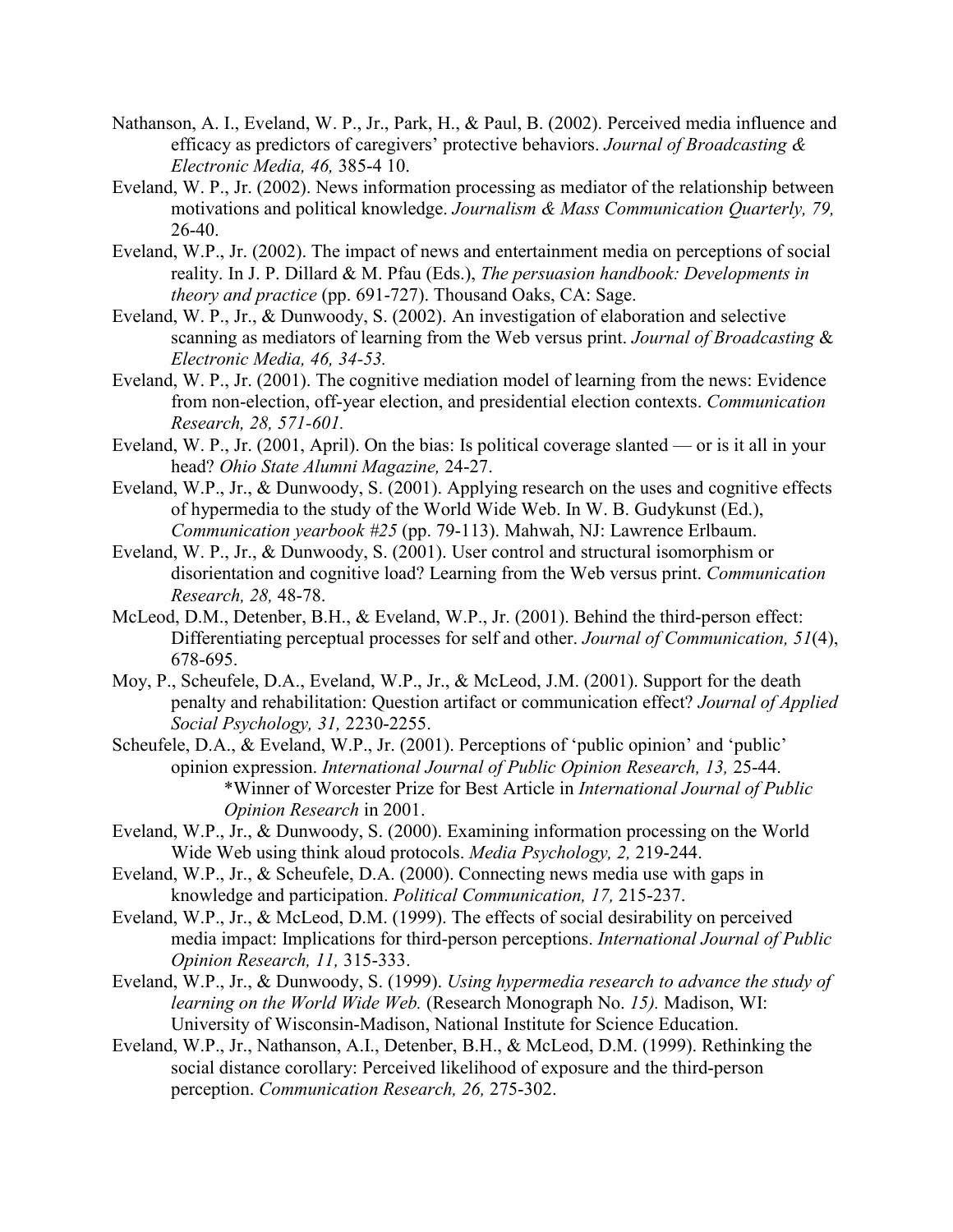- Eveland, W.P., Jr., McLeod, J.M., & Horowitz, E.M. (1998). Communication and age in childhood political socialization: An interactive model of political development. *Journalism & Mass Communication Quarterly, 75,* 699-718.
- Eveland, W.P., Jr., & Dunwoody, S. (1998). Users and navigation patterns of a science World Wide Web site for the public. *Public Understanding of Science, 7,* 285-311.
- Eveland, W.P., Jr., & Dunwoody, S. (1998). Surfing the Web for science: Early data on the users and uses of The Why Files. *NISE Brief 2(2).*
- McLeod, J.M., Eveland, W.P., Jr., & Horowitz, E.M. (1998). Going beyond adults and voter turnout: Evaluating a socialization program involving schools, family, and media. In T.J. Johnson, C.E. Hays, & S.P. Hays (Eds.) *Engaging the public: How government and the media can reinvigorate American democracy* (pp. 195-205*).* Lanham, MD: Rowman & Littlefield.
- Eveland, W.P., Jr. (1997). Interactions and nonlinearity in mass communication: Connecting theory and methodology. *Journalism & Mass Communication Quarterly, 74*, 400- 416.
- McLeod, D.M., Eveland, W.P., Jr., & Nathanson, A.I. (1997). Support for censorship of violent and misogynic rap lyrics: An analysis of the third-person effect. *Communication Research, 24,* 153-174.

\*Reprinted in W. Vesterman (Ed.) *Reading and writing short arguments,* 3rd ed. Mountain View, CA: Mayfield Publishing Company, 1998. \*Reprinted in W. Vesterman (Ed.) *Reading and writing short arguments,4th* ed. Boston:McGraw-Hill, 2003.

- Eveland, W. P., Jr. (1996). Gladys Engel Lang. In N. Signorielli (Ed.) *Women in communication: A biographical sourcebook* (pp. 254-263). Westport, CT: Greenwood Press.
- McLeod, J.M., Daily, C., Guo, Z., Eveland, W.P., Jr., Bayer, J., Yang, S., & Wang, H. (1996). Community integration, local media use, and democratic processes. *Communication Research, 23,* 179-209.
- Pfau, M., & Eveland, W.P., Jr. (1996). Influence of traditional and non-traditional news media in the 1992 election campaign. *Western Journal of Communication, 60,* 214-232.
- Chaffee, S., Pan, Z., McLeod, J. with Moon, Y., McDevitt, M., Eveland, W.P., & Horowitz, E. (1995). *Effects of Kids Voting San Jose: A quasi-experimental evaluation.* Final report to the Policy Study Center of the Annenberg School for Communication, University of Pennsylvania.
- Eveland, W. P., Jr., McLeod, D. M., & Signorielli, N. (1995). Actual and perceived U.S. public opinion: The spiral of silence during the Persian Gulf War. *International Journal of Public Opinion Research, 7,* 91-109.
- Eveland, W. P., Jr., McLeod, D. M., & Nathanson, A. I. (1994). Reporters vs. undecided voters: An analysis of the questions asked during the 1992 presidential debates. *Communication Quarterly, 42,* 390-406. \*Reprinted in J. K. Muir, T. Robertson, & L. Gring-Pemble (Eds.), *Readings on political communication*. State College, PA: Strata Publishing, 2007.
- McLeod, D. M., Eveland, W. P. Jr., & Signorielli, N. (1994). Conflict and public opinion: Rallying effects in the Gulf War. *Journalism Quarterly, 71,* 22-33.
- Pfau, M. & Eveland, W. P., Jr. (1994). Debates versus other communication sources: The pattern of information and influence. In D. Carlin & M. S. McKinney (Eds.), *The 1992 presidential debates in focus* (pp. 155-173*).* New York: Praeger.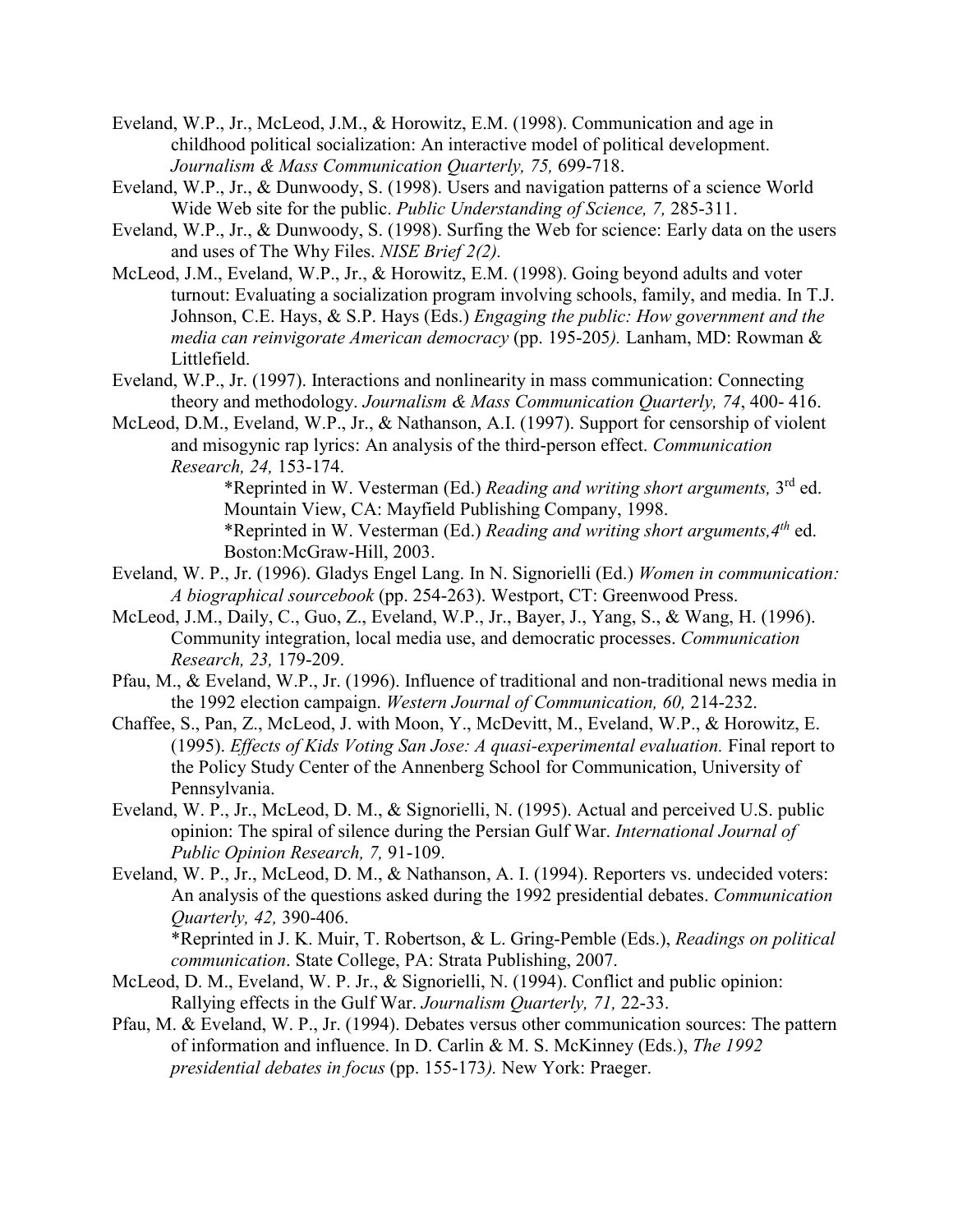Convention Papers and Invited Talks:

- Appiah, O., Bullock, O. M., Eveland, W. P., Jr., & Coduto, K. D. (2019, May). *Why we can't talk openly about race: The impact of race and partisanship on respondents' perceptions of intergroup conversations*. Paper presented to the Ethnicity and Race in Communication (ERIC) division of the International Communication Association, Washington, D.C.
- Coduto, K. D., Eveland, W. P., Jr., Appiah, O., & Bullock, O. M. (2019, May). *A multi-study examination of listening and race*. Paper presented to the Interpersonal Communication division of the International Communication Association, Washington, D.C.
- Eveland, W. P., Jr., Appiah, O., Long, J. A., & Kleinman, S. B. (2019, May). *Racial differences in having and choosing cross-race political discussion partners*. Paper presented to the Political Communication division of the International Communication Association, Washington, D.C.
- Eveland, W. P., Jr. (2018, November). *Political communication networks: A cross-national comparative approach*. Invited talk, Department of Media and Information, Nanyang Technological University, Singapore.
- Eveland, W. P., Jr., & Shen, F. (2018, November). *Political network size: A cross-national comparative approach*. Invited talk, City University of Hong Kong, Department of Media & Communication conference: "Towards New Frameworks of Media & Communication Studies: Beyond the West."
- Eveland, W. P., Jr., & Shen, F. (2018, November). *Political network size and agreement: A cross-national comparative approach*. Invited talk, Department of Journalism, Hong Kong Baptist University.
- Eveland, W. P., Jr. (2018, June). *Culture and politics in the U.S.: Geographic identity and aspirations vs. living there*. Paper presented to the World Association for Public Opinion Research meeting in Marrakesh, Morocco.
- Eveland, W. P., Jr. (2018, May). *Listening across lines of difference*. Invited panelist for International Communication Association theme session "Listening as Democratic Practice," Prague, Czech Republic.
- Eveland, W. P., Jr., & Nathanson, A. I. (2018, May). *The 2016 U.S. presidential election campaign as a context for parents to talk to their children about racism*. Paper presented to the Political Communication division of the International Communication Association, Prague, Czech Republic.
- Nathanson, A. I., & Eveland, W. P., Jr. (2018, May). *Parental mediation during the U.S. 2016 presidential election campaign*. Paper presented to the Children and Media division of the International Communication Association, Prague, Czech Republic.
- Eveland, W. P., Jr. (2018, February). *Inter-racial political talk and talking about racism in the family and beyond: From Freddie Gray to campaign 2016*. Ivan L. Preston Research Colloquium (invited talk), School of Journalism & Mass Communication, University of Wisconsin-Madison.
- Eveland, W. P., Jr. (2017, November). *Talking "race" and different races talking: Political talk about racism in the family and beyond*. Invited talk, Newhouse School, Syracuse University.
- Eveland, W. P., Jr., & Nathanson, A. I. (2017, July). *Do U.S. parents bite their tongues? Opinion expression regarding Clinton and Trump depends on parent-child political agreement*.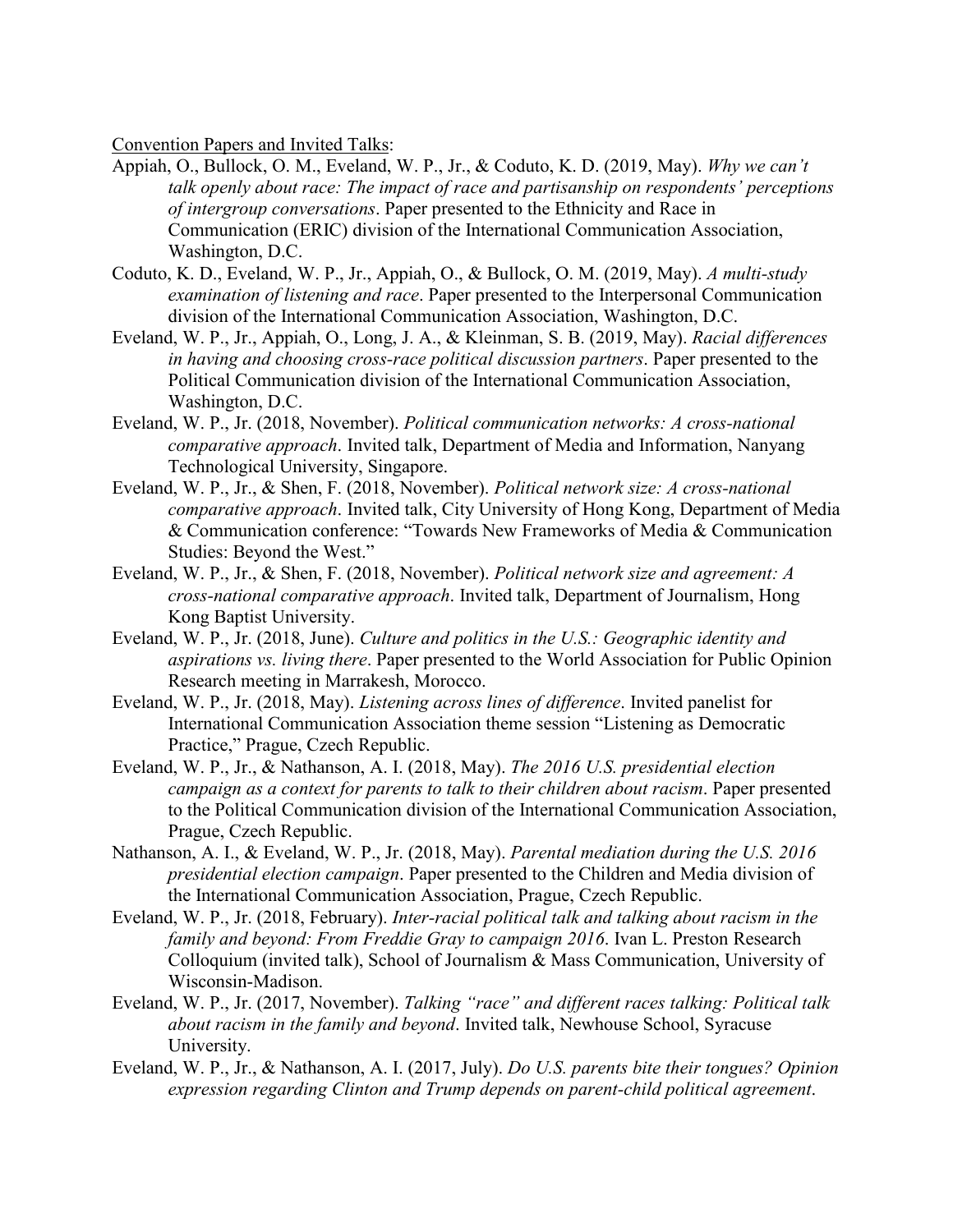Presented to World Association for Public Opinion Research, Lisbon, Portugal.

- Nathanson, A. I., & Eveland, W. P., Jr. (2017, July). *Naysaying the news: How parents criticized and restricted their children's news use during the 2016 U.S. presidential campaign*. Presented to World Association for Public Opinion Research, Lisbon, Portugal.
- Eveland, W. P., Jr. (2017, June). *Opportunity, challenges, and diversity in the study of political discussion networks*. Plenary speech (invited), Political Networks (PolNet) conference, Columbus, OH.
- Eveland, W. P., Jr., Sokhey, A. E., Brent, A., & Ladam, C. (2017, June). *Re-examining everyday political conversation*. Presented to the 10<sup>th</sup> annual Political Networks (PolNet) conference, Columbus, OH.
- Eveland, W. P., Jr., Kleinman, S. B., & Long, J. A. (2017, June). *Inferring preferences without talking: Using limited visual information to guide political discussant choice via homophily*. Presented to the  $10^{th}$  annual Political Networks (PolNet) conference, Columbus, OH.
- Long, J. A., Eveland, W. P., Jr., & Slater, M. D. (2017, May). *Partisan media selectivity and partisan identity threat: The role of social and geographic context*. Presented to the Political Communication division of ICA, San Diego, CA.
- Eveland, W. P., Jr. (2016, October) *Democratic attitudes in the U.S. and Latin America: What role for political communication?* Presented to the VII Congreso Latinamericano World Association for Public Opinion Research regional conference in Monterrey, Mexico.
- Eveland, W. P., Jr. (2016, October). *Information provision, deliberation, advocacy, and mobilization in an era of social media*. Keynote talk (invited), VII Congreso Laintoamericano WAPOR. (7<sup>th</sup> Latin American Congress, World Association for Public Opinion Research). Monterrey, Mexico.
- Eveland, W. P., Jr. (2016, September). *Signs of the American political apocalypse? Support for democracy in 2012 and its implications for 2016*. Presented to the World Association for Public Opinion Research regional conference on Survey Research and the Study of Social and Cultural Change in Moscow, Russia.
- Eveland, W. P., Jr., Appiah, O., & Beck, P. A. (2016, June). *Scratching below the core network surface: Capturing hidden exposure to political disagreement and difference*. Presented to the 9th annual Political Networks (PolNet) conference, St. Louis, MO.
- Eveland, W. P., Jr., & Appiah, O. (2015, November). *A national conversation about race? Political discussion across lines of racial difference*. Presented to the Midwest Association for Public Opinion Research, Chicago, IL.
- Long, J. A., & Eveland, W. P., Jr. (2015, November). *The political and moral relevance of popular music: Matching worldviews with lyrical content*. Presented to the Midwest Association for Public Opinion Research, Chicago, IL.
- Clementson, D. E., & Eveland, W. P., Jr. (2015, November). *When presidents want to dodge the question: An analysis of presidential press conferences and televised debates*. Presented to the Political Communication division of the National Communication Association, Las Vegas.
- Kleinman, S. B., & Eveland, W. P., Jr. (2015, November). *Communicating politics without talking: How people infer political preferences using limited visual information*. Presented to the Communication and Social Cognition division of the National Communication Association, Las Vegas.
- Eveland, W. P., Jr., Song, H., & Hutchens, M. J. (2015, June). *What 'don't know' causes us to*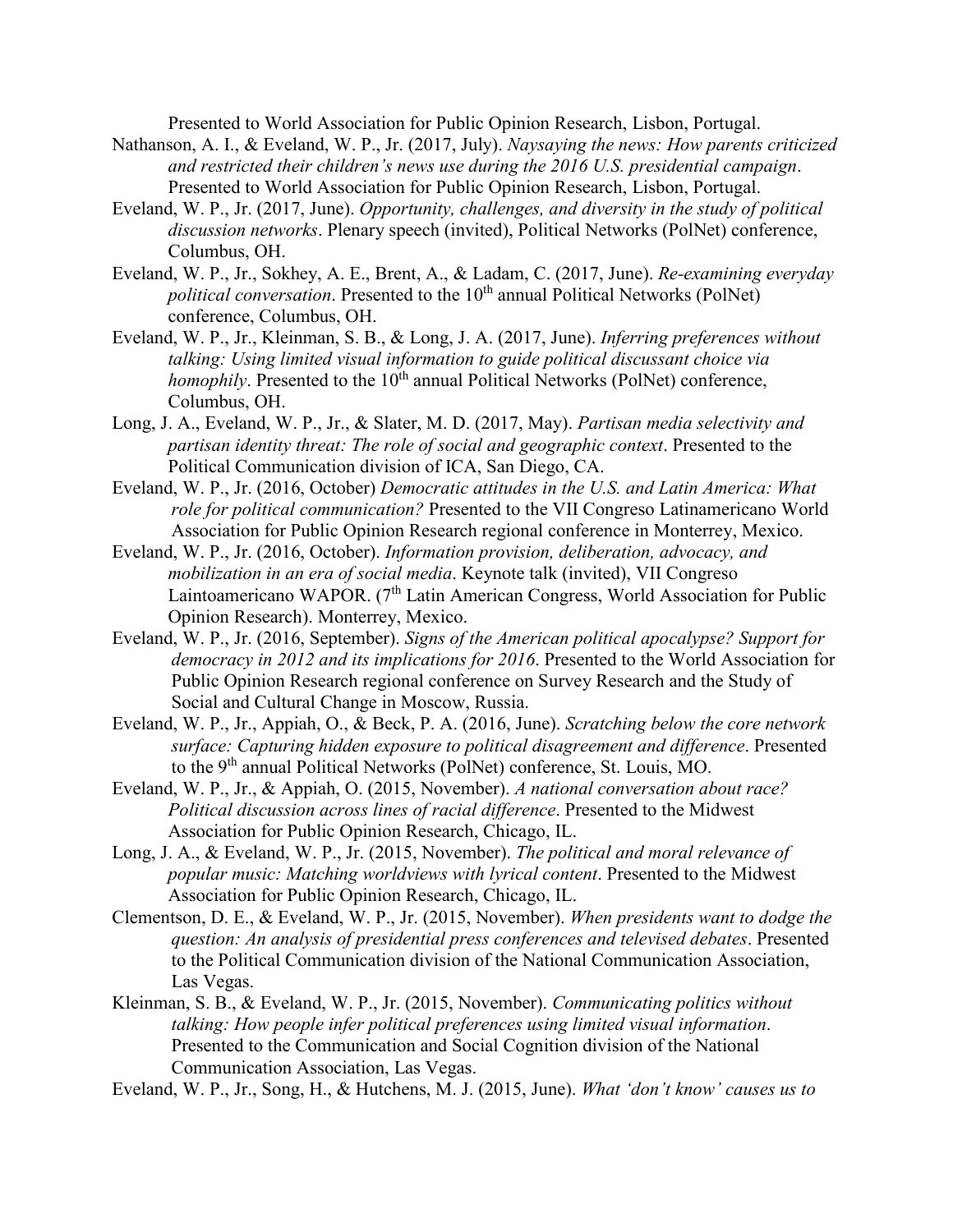*not know about accuracy in political perceptions in network data*. Paper presented to the 2015 PolNet Conference, Portland, OR.

- Clementson, D. E., & Eveland, W. P., Jr. (2015, May). *When presidents want to dodge the question: A quantitative content analysis of press conferences, 2000-2014*. Presented to the Political Communication division of ICA.
- Morey, A. C., & Eveland, W. P., Jr. (2015, May). *Measures of political conversation frequency: Assessing reliability and meaning*. Presented to the Political Communication division of ICA.
- Eveland, W. P., Jr., & Trepte, S. (2014, May). *Elaborating on elaboration: How to grasp what newsreaders think and learn while discussing politics*. Presented to the Political Communication division of ICA.
- Hutchens, M. J., Eveland, W. P., Jr., Morey, A. C., & Sokhey, A. (2014, May). *Dissecting heterogeneity in political discussion networks: The critical role of discussion with people holding extreme views*. Presented to the Political Communication division of ICA.
- Gleason, S. A., McClurg, S. D., Eveland, W., & Song, H. (2014, April). *The structural and personal determinants of political agreement in interest groups*. Presented to the 2014 annual meeting of the Midwest Political Science Association.
- Eveland, W. P., Jr., Song, H., & Beck, P. A. (2014, January). *Cultural variations in political discussion and agreement – and their relation with voting*. Presented to the Political Networks section of the Southern Political Science Association, New Orleans, LA.
- Beck, P. A., & Eveland, W. P., Jr. (2013, September). *How much an "echo chamber"? Network partisanship and partisan polarization in the U.S. presidential elections*. Presented to the European Consortium for Political Research, Bordeaux, France.
- Eveland, W. P., Jr., & Hutchens, M. J. (2013, June). *The role of conversation in developing accurate political perceptions: A multilevel social network approach*. Presented to the Political Communication division of ICA, London.
- Song, H., & Eveland, W. P., Jr. (2013, June). *The structure of communication networks matters: How network diversity, centrality, and context influence political ambivalence, participation, and knowledge*. Presented to the Political Communication division of ICA, London.
- Eveland, W. P., Jr., & Hutchens, M. J. (2012, June). *The political coorientation of young adults in voluntary associations and its relation with conversation.* 5th Annual Political Networks Conference & Workshops, Boulder, CO.
- Eveland, W. P., Jr. (2012, May). *Effects of mass media on knowledge and beliefs: How do mass media (across different channels and contexts) influence the public?* Invited lecture as part of the Sackler Colloquia on The Science of Science Communication, National Academy of Sciences, Washington, D.C.
- Eveland, W. P., Jr. (2011, September). *Political perceptions and interactions of young adults in voluntary organizations: Exploring coorientation using social network analysis*. Invited talk to the Changing Styles of Citizenship: Communication, Media and Civic Engagement workshop, Örebro University, Stockholm, Sweden.
- Eveland, W. P., Jr., Hutchens, M. J., & Morey, A. C. (2011, May). *What's all the hubbub about hubs? Identifying political discussion network hubs and their characteristics*. Presented to the Political Communication division, ICA.
- Hayes, A. F., Matthes, J., & Eveland, W. P., Jr. (2011, May). *Stimulating the quasi-statistical organ: Fear of social isolation motivates the quest for knowledge of the opinion climate*.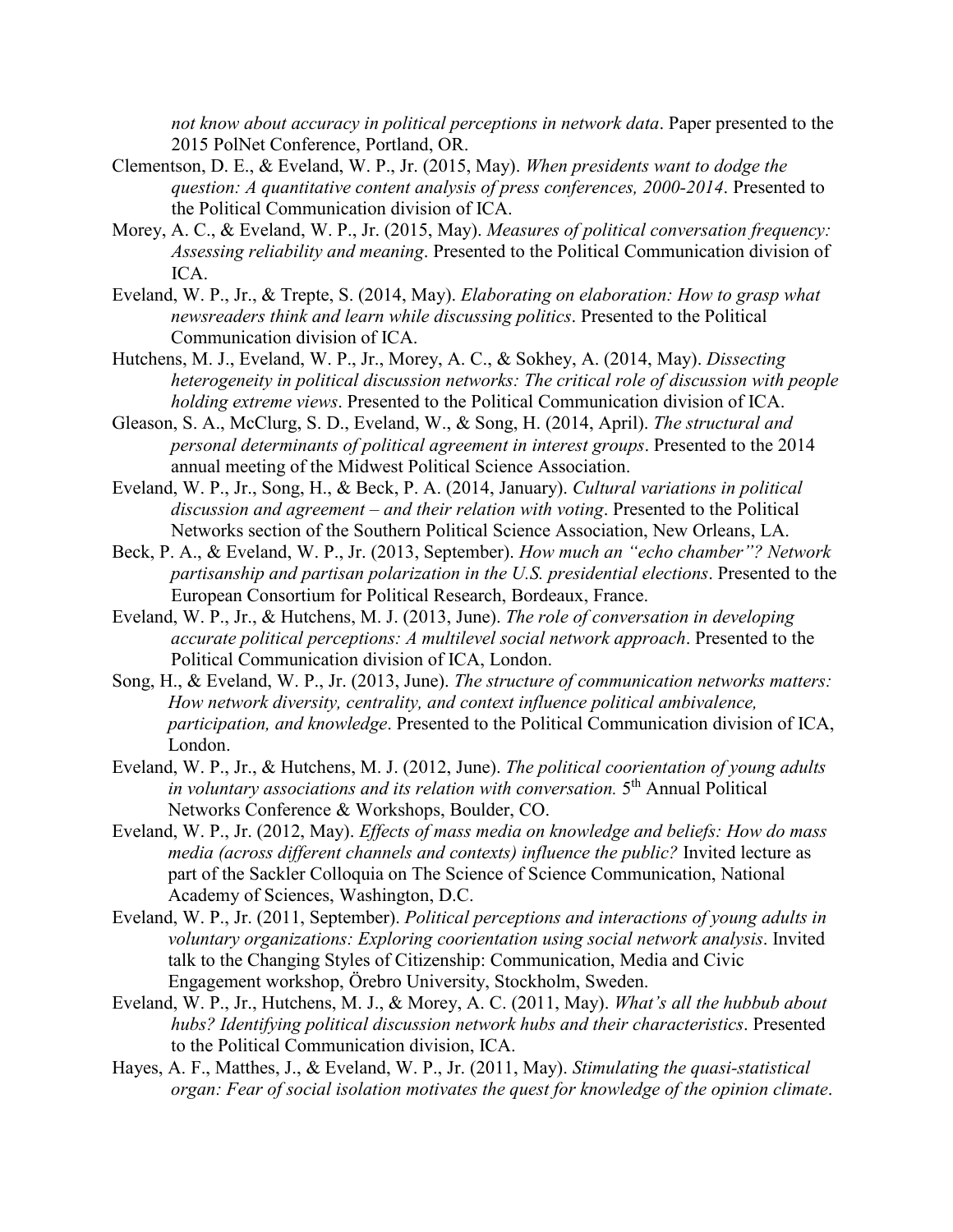Presented to the Mass Communication division, ICA.

- Eveland, W. P., Jr., Hutchens, M. J., & Morey, A. C. (2011, January). *Social networks and political knowledge*. Paper presented at Southern Political Science Association.
- Eveland, W. P., Jr., & Kleinman, S. B. (2010, November). *Differentiating the general and political discussion networks of bounded groups using social network analysis*. Presented to MAPOR.
- Eveland, W. P., Jr., Morey, A. C., Tchernev, J., & Landreville, K. (2010, November). *The who, what, when, where, how, and why of informal political conversations in the United States*. Presented to MAPOR.
- Eveland, W. P., Jr. (2010, September). *Moving beyond standard practice in the study of informal political discussion*. Invited talk: ASCoR Lecture at the Amsterdam School for Communication Research, Amsterdam, The Netherlands.
- Eveland, W. P., Jr., Hutchens, M. J., & Morey, A. C. (2009, November). *Political coorientation in social networks*. Presented to MAPOR.
- Morey, A. C., Hutchens, M. J., & Eveland, W. P., Jr. (2009, November). *The influence of interpersonal relationship strength on political similarity and avoidance of disagreement.* Presented to MAPOR.
- Eveland, W. P., Jr., Morey, A. C., & Hively, M. H. (2009, August). *Beyond deliberation: New directions for the study of informal political conversation from a communication perspective*. Presented to the CTM division, AEJMC.
- Morey, A. C., Eveland, W. P., Jr., & Hively, M. H. (2009, August). *What drives political discussion: The influence of social, informational, and epistemic motivations*. Presented to the CTM division, AEJMC.
- Hively, M. H., & Eveland, W. P., Jr. (2009, August). *The long-term impact of high school civics curricula on political knowledge, democratic attitudes and civic behaviors: A multi-level model of direct and mediated effects through communication*. Paper presented to the MC&S division, AEJMC.
- Eveland, W. P., Jr., Hively, M. H., & Morey, A. C. (2009, May). *Discussing measures of political discussion: An evaluation of the measurement of network size, agreement, and disagreement and implications for inferences*. Presented to the Political Communication division of ICA, Chicago, IL.
- Eveland, W. P., Jr., & Shen, F. (2008, November). *Measuring political knowledge structures: The stability and correlates of a measure of knowledge structure density*. Presented to MAPOR, Chicago, IL.
- Eveland, W. P., Jr., Morey, A. C., & Hively, M. H. (2008, August). *Distinguishing dimensions of political discussion using demographic, media use, political and personality variables*. Paper presented to the CTM division of AEJMC, Chicago.
- Hayes, A. F., Matthes, J., Hively, M. H., & Eveland, W. P., Jr. (2008, August). *In search of the opinion climate: A new (and novel) test of spiral of silence theory*. Paper presented to the CTM division of AEJMC, Chicago.
- Hively, M. H., & Eveland, W. P., Jr. (2008, August). *Contextual antecedents and political consequences of adolescent political discussion, discussion elaboration, and network diversity: A longitudinal study*. Paper presented to the CTM division of AEJMC, Chicago.
- Eveland, W. P., Jr. (2008, April). *Knowledge structure, social structure, and media structure: Connecting communication and cognition*. Invited presentation to the Center for the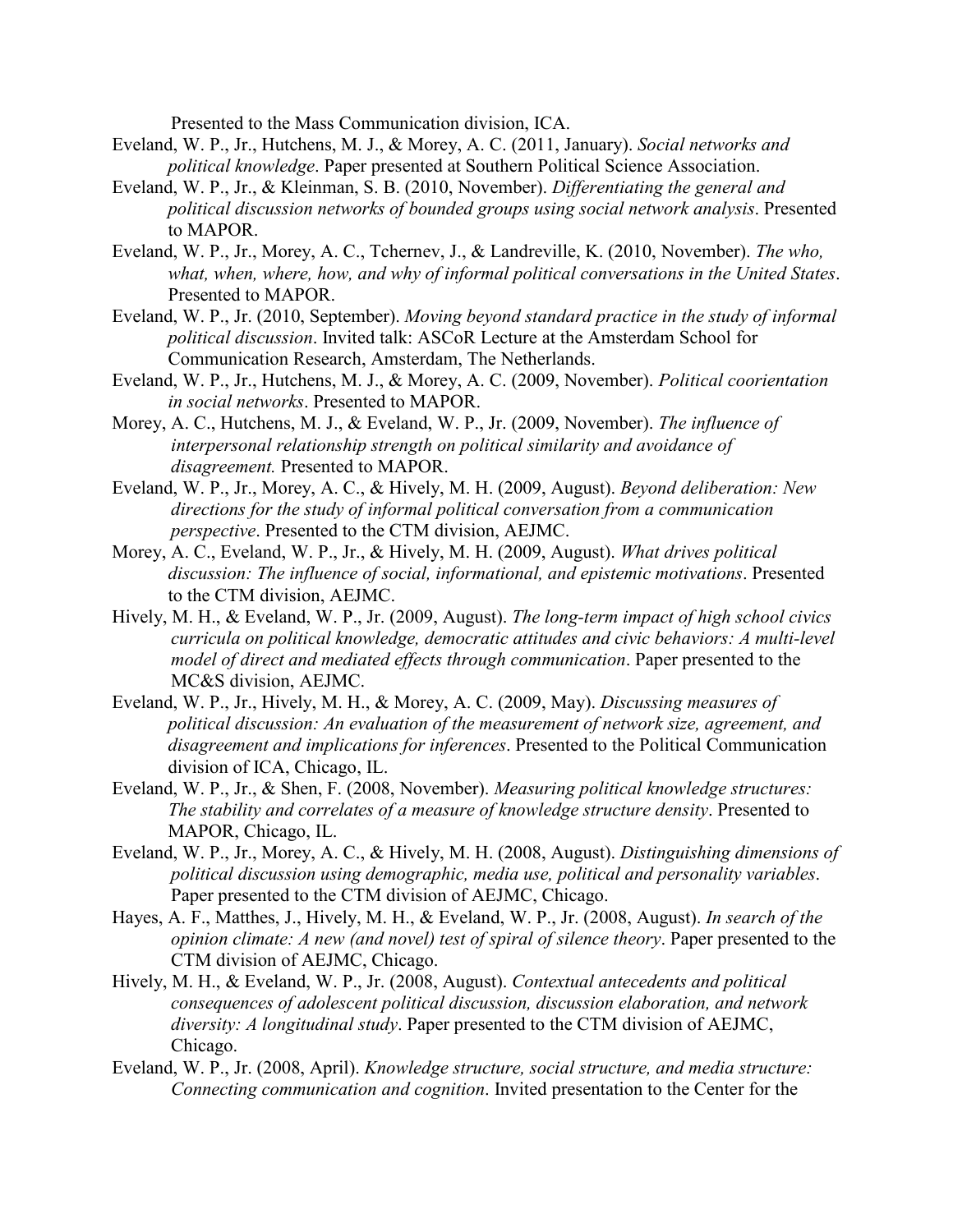Study of Political Psychology, University of Minnesota.

- Eveland, W. P., Jr., Hively, M. H., & Shen, F. (2007, November). *Exposure, attention, or "use" of news? Validating measurement of a central concept in political communication and public opinion research*. Paper presented at the annual meeting of the MAPOR, Chicago, IL.
- Eveland, W. P., Jr., Thomson, T., Hoffman, L., & Hively, M. H. (2007, August). *The importance of the home environment: Predicting adolescent political communication behaviors from parental communication behaviors*. Paper presented to the CTM division of AEJMC, Washington, D.C.
- Eveland, W. P., Jr., & Dylko, I. (2006, November). *Questioning the assumption of uniform effects of the news media: The moderating role of community and newspaper characteristics*. Paper presented at the annual meeting of the MAPOR, Chicago, IL.
- Eveland, W. P., Jr., & Hively, M. H. (2006, November). *Political discussion frequency, network size, and "heterogeneity" of discussion as predictors of political knowledge and participation*. Paper presented at the annual meeting of the MAPOR, Chicago, IL.
- Eveland, W. P., Jr. (2006, August). *The benchwarmers hit a home run: Non-traditional political communication effects in 2004*. Paper presented to the CTM division of AEJMC, San Francisco, CA.
- Eveland, W. P., Jr. *Reading political blogs during the 2004 election campaign: Correlates and consequences*. Paper presented at the annual meeting of the MAPOR, Chicago, IL.
- Eveland, W. P., Jr., & Liu, Y.-I. (2005, August). *Multilevel models of the impact of news use and news content characteristics on political knowledge and participation*. Paper presented to the MC&S division of AEJMC.
- Eveland, W. P., Jr., & Scheufele, D. A. (2005, August). *A test of competing models of the nonadditive effects of political discussion and news media use on political knowledge*. Paper presented to the CT&M division of AEJMC. **Top Faculty Paper Award**
- Eveland, W. P., Jr., & Thomson, T. (2005, August). *Is it talking, thinking, or both? A lagged dependent variable model of discussion effects on political knowledge*. Paper presented to the CT&M division of AEJMC.
- Liu, Y.-I., & Eveland, W. P., Jr. (2004, November). *Newspaper and TV news use as moderators of knowledge gaps in the 2000 campaign*. Paper presented at the annual meeting of the MAPOR, Chicago, IL.
- Eveland, W. P., Jr., Cortese, J., & Seo, M. (2004, August). *The influence of communication modality, prior news exposure, and anticipated communication on the nature of local public affairs discussion*. Paper presented to the CTM division at the annual meeting of AEJMC, Toronto, Canada.
- Seo, M., Cortese, J., & Eveland, W. P., Jr. (2004, August). *Online news, issue discussion and issue importance: Individual level agenda-setting study*. Paper presented to the CTM division at the annual meeting of AEJMC, Toronto, Canada.
- Eveland, W. P., Jr., Seo, M., Cortese, J., Cai, L., Wang, Z., Thomson, T., Seitman, R., & Sipos, I. (2004, May). *News use, discussion, and knowledge of local public affairs: An experimental and observational study*. Paper presented to the Political Communication division at the annual meeting of the ICA, New Orleans, LA.
- Hoffman, L. H., & Eveland, W. P., Jr. (2004, May). *A panel study of community attachment and local news media use*. Paper presented to the Mass Communication division at the annual meeting of the ICA, New Orleans, LA.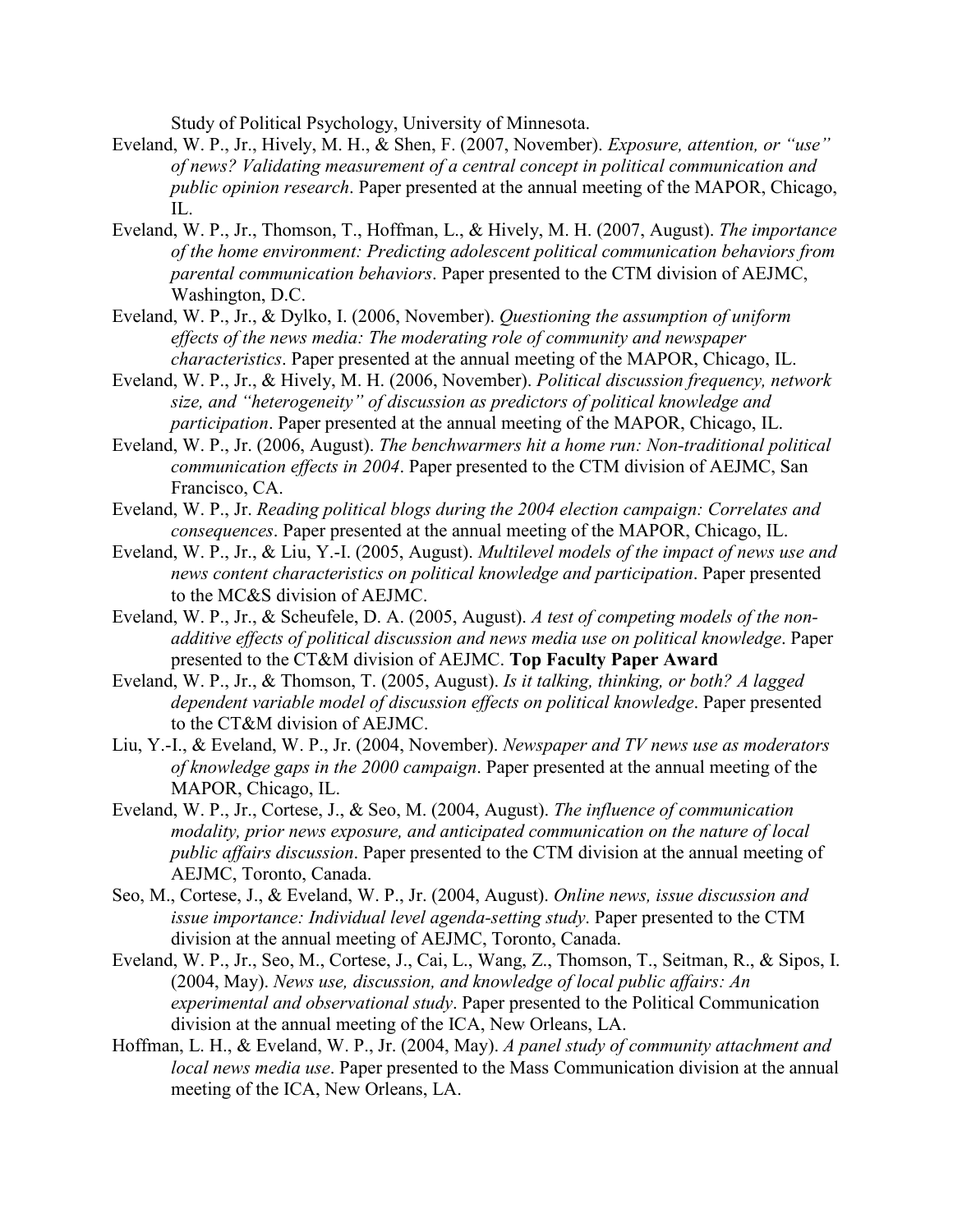- Wang, Z., Eveland, W. P., Jr., & Cortese, J. (2004, May). *Testing the spiral of silence in the context of computer-mediated communication*. Paper presented to the Political Communication division at the annual meeting of the ICA, New Orleans, LA.
- Williams, A., Kwak, N., Shah, D. V., & Eveland, W. P., Jr. (2004, May). *Building trust: Examining direct and interactive influences of social integration and local TV news viewing*. Paper presented to the Political Communication division at the annual meeting of the ICA, New Orleans, LA.
- Wang, Z., Eveland, W. P., Jr., Seo, M., & Cortese, J. (2004, May). *Coorientation in two communication contexts: Examining the effect of discussion on the accuracy of perception of others*. Paper presented at the annual meeting of AAPOR, Phoenix, AZ.
- Seo, M., & Eveland, W. P., Jr. (2004, April). *Innovations in conceptualizing and operationalizing knowledge structure for the study of political communication*. Paper presented to the conference on Voice and Citizenship: Rethinking Theory and Practice in Political Communication, Seattle, WA.
- Eveland, W. P., Jr., Hayes, A. F., Shah, D. V., & Kwak, N. (2003, August). *Understanding the relationship between news use and political knowledge: A model-comparison approach using panel data.* Paper presented to the CT&M division at the annual meeting of AEJMC, Kansas City, MO. **Top Three Faculty Paper Award.**
- Shah, D. V., Cho, J., Eveland, W. P., Jr., & Kwak, N. (2003, August). *Political talk and political messaging: Models of mediated information effects on civic engagement.* Paper presented to the CTP division of AEJMC, Kansas City, MO. **Top Three Faculty Paper Award.**
- Eveland, W. P., Jr. (2003, May). *The effect of political discussion in producing informed citizens: The roles of information, motivation, and elaboration.* Paper presented to the Political Communication division at the annual meeting of the ICA, San Diego, CA.
- Keum, H., Rojas, H., Cho, J., Shah, D. V., Eveland, W. P., Jr., & Kwak, N. (2003, May). *Rethinking the virtuous circle: Reciprocal relationships of news media use with civic and political participation.* Paper presented at the annual meeting of the AAPOR, Nashville, TN.
- Shah, D.V., Rojas, H., Yoon, S., Eveland, W. P., Jr., & Kwak, N. (2003, May). *Trust and engagement: Assessing causality in the "virtuous cycle."* Paper presented at the annual meeting of the AAPOR, Nashville, TN.
- Shah, D. V., Schmierbach, M., Eveland, W. P., Jr., & Kwak, N. (2003, May). *Electtion 2000, civic culture, and media: Media mobilization and demobilization.* Paper presented at the annual meeting of the AAPOR, Nashville, TN.
- Eveland, W. P., Jr. (2003, April). *Evaluating The Why Files for NISE/NSF.* Invited presentation to the Assessment and Evaluation Workshop, College of Letters & Science, University of Wisconsin-Madison.
- Shah, D. V., Cho, J., Eveland, W. P., Jr., & Kwak, N. (2003, April). *Online and offline pathways to participation: Cross-sectional and panel models of communication effects on civic engagement.* Paper presented to the Midwest Political Science Association, Chicago, IL.
- Eveland, W. P., Jr., Cortese, J., Park, H., & Dunwoody, S. (2002, November). *How Web site organization influences free recall, factual knowledge, and knowledge structure.* Paper presented to the Human Communication and Technology Commission of NCA, New Orleans, LA. **Top (tied) Faculty Paper Award.**
- Eveland, W. P., Jr., Eastin, M., Marton, K., Liu, K., & Cai, L. (2002, November). *Non-response bias, context dependency, social desirability, and response set: An experimental*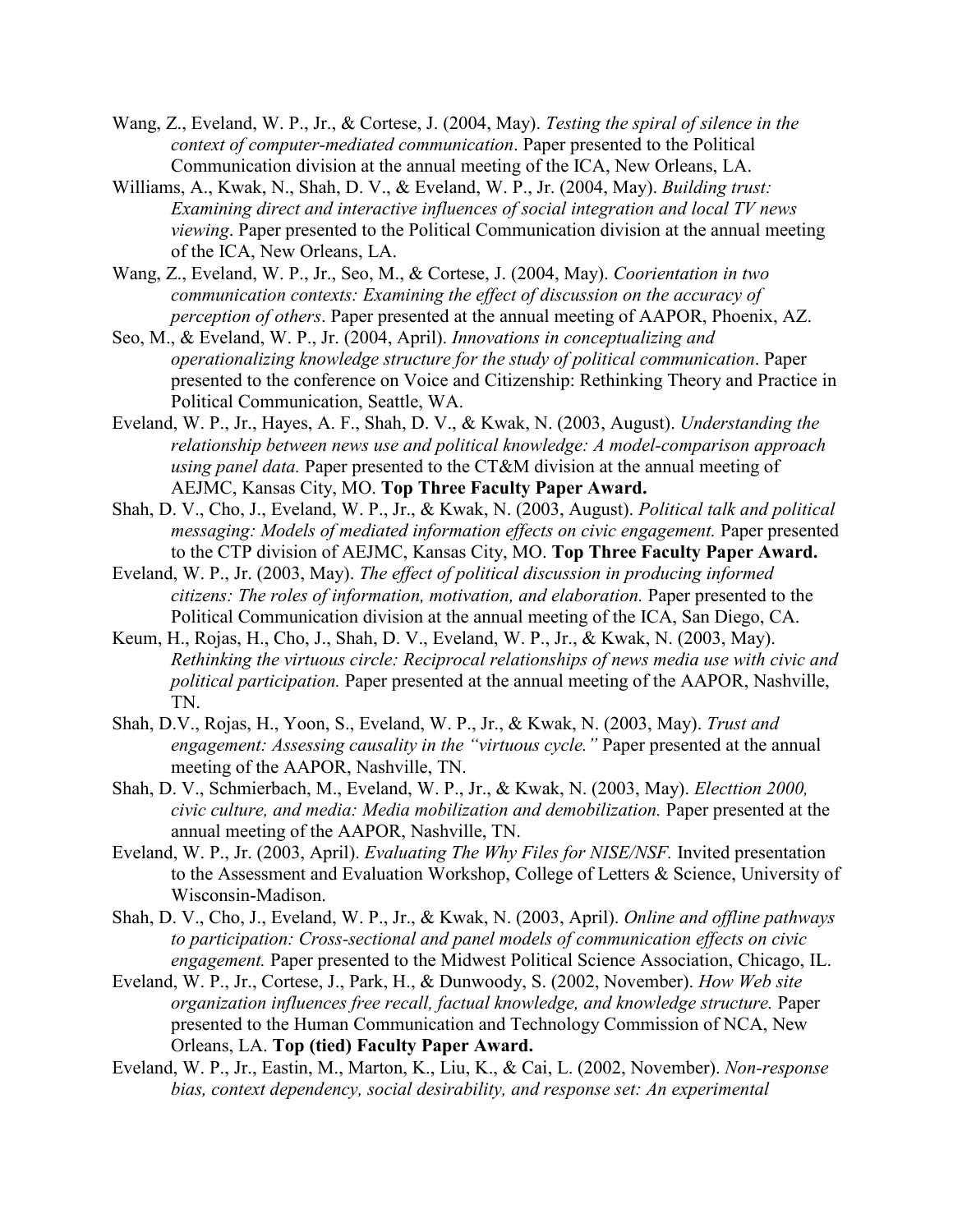*comparison of Web vs. telephone surveys.* Paper presented at the annual meeting of the MAPOR, Chicago, IL.

- Eveland, W. P., Jr. (2002, August). *Communication research and IRBs: From reasonable scrutiny to complete absurdity.* Invited presentation for CT&M panel on IRBs.
- Eveland, W. P., Jr. (2002, August). *A 'mix of attributes' approach to the study of media effects and new communication technologies.* Paper presented to the CT&M division at the annual meeting of the AEJMC, Miami Beach, FL.
- Eveland, W. P., Jr., Marton, K., & Seo, M. (2002, July). *The influence of online news on the content and structure of public affairs knowledge.* Paper presented to the Information Systems division at the annual meeting of the ICA, Seoul, Korea.
- Kwak, N., Shah, D. V., & Eveland, W. P., Jr. (2002, July). *Civic retention or civic attrition: Over-time effects of informal associations, communication behaviors, and trust among volunteers.* Paper presented to the Mass Communication division at the annual meeting of the ICA, Seoul, Korea.
- Cai, L., Eastin, M., Eveland, W. P., Jr., Liu, K., & Marton, K. (2002, May). *Nonresponse bias, context dependency, social desirability, and response set in Web vs. telephone survey administration: What we found, why we found it, and what another study could tell us.*  Invited talk, Center for Survey Research colloquium, OSU.
- Eveland, W. P., Jr., & Shah, D. V. (2001, November). *Media exposure and information processing as predictors of concern about victimization and support for the death penalty.* Paper presented at the annual meeting of the MAPOR, Chicago, IL.
- Nathanson, A. I., Eveland, W. P., Jr., Park, H., & Paul, B. (2001, November). *Perceived media influence and efficacy as predictors of parental protective behaviors.* Presented to the Mass Communication division of the NCA.
- Eveland, W. P., Jr. (2001, September). *A "media effects" approach to the study of communication technologies.* Invited talk, Department of Communication, Cornell University
- Eveland, W. P., Jr., Seo, M., & Marton, K. (2001, August). *Learning from the news in campaign*  2000: An experimental comparison of TV news, newspapers and online news. Paper presented to the MC&S division at the annual meeting of the AEJMC, Washington, D.C. **Top Three Faculty Paper Award.**
- Eveland, W. P., Jr., Shah, D. V., & Kwak, N. (2001, August). *Assessing causality: A panel study of motivations, information processing and learning during campaign 2000.* Paper presented to the MC&S division at the annual meeting of the AEJIMC, Washington, D.C. **Top Three Faculty Paper Award.**
- Eveland, W. P., Jr. (2001, August). Invited panelist on panel "MM 102: Job Talks for Media Studies Scholars" for the Graduate Education interest group and International Communication division, AEJMC.
- Eveland, W. P. Jr. (2001, May). *Testing the cognitive mediation model of learning from the news during the 1996 presidential election.* Paper presented to the Political Communication division at the annual meeting of the ICA, Washington, D.C.
- Eveland, W. P., Jr., & Dunwoody, S. (2001, May). *An investigation of the cognitive mediators and moderators of learning from the Web versus print.* Paper presented to the Information Systems division at the annual meeting of the ICA, Washington, D.C. **Top Three Faculty Paper Award.**
- Eveland, W. P., Jr., & Shah, D. V. (2001, May). *The impact of interpersonal communication*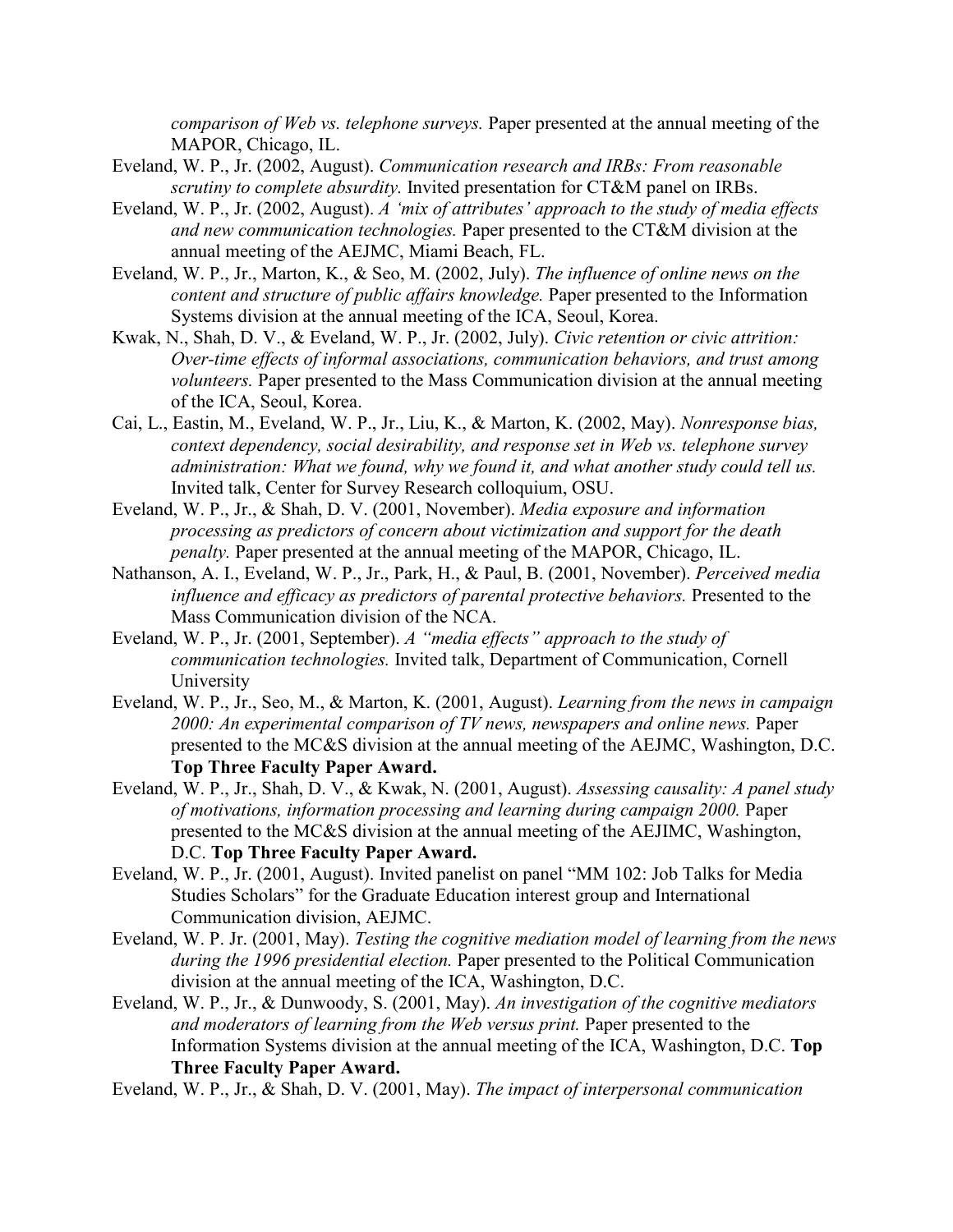*environment on perceived news media bias during election 2000.* Paper presented at the annual meeting of the AAPOR, Montreal, Canada.

- Abrams, J.R., & Eveland, W.P., Jr. (2000, November). *The role of mass media in intergroup relations.* Paper presented to the International and Intercultural division of the NCA, Seattle, WA.
- Timiraos, A., & Eveland, W. P., Jr. (2000, November). *Variations in prominence of news story types in Web and print newspapers.* Paper presented at the annual meeting of MAPOR, Chicago.
- Eveland, W. P., Jr. (2000, August). *News information processing as mediator between motivations and public affairs knowledge.* Paper presented to the CT&M division at the annual meeting of the AEJMC, Phoenix, AZ.
- Eveland, W. P., Jr. (2000, August). *Online resources for teaching research methods.* Invited talk to CT&M and CT&P divisions at the annual meeting of the AEJMC, Phoenix, AZ.
- Eveland, W. P., Jr., & Dunwoody, 5. (2000, June). *A test of competing hypotheses about the impact of the World Wide Web versus traditional print media on learning.* Paper presented to the Information Systems division at the annual meeting of ICA, Acapulco, Mexico.
- Eveland, W. P., Jr., & Scheufele, D. (2000, May). *The articulation and activation functions of mass media.* Paper presented at the annual meeting of the AAPOR, Portland, OR.
- Eveland, W.P., Jr. (1999, August). *The Internet and society.* Summer Transition Enhancement Program, University of California at Santa Barbara.
- Eveland, W.P., Jr., & Dunwoody, S. (1999, August). *Examining information processing on the World Wide Web using think aloud protocols.* Paper presented to the CT&P division at the annual meeting of the AEJMC, New Orleans, LA.
- McLeod, D.M., Detenber, B.H., & Eveland, W.P., Jr. (1999, August). *Behind the third-person effect: How people generate media impact assessments and link them to support for censorship.* Paper presented to the CT&M division at the annual meeting of the AEJMC, New Orleans, LA.
- Eveland, W.P., Jr., & McLeod, D.M. (1999, May). *The effects of social desirability on perceived media impact: Implications for third-person perceptions.* Paper presented to the Mass Communication division at the annual meeting of the ICA, San Francisco.
- Eveland, W.P., Jr. (1999, May). *A review and integration of social reality perception research from public opinion, communication, sociology, and psychology.* Paper presented at the annual meeting of the AAPOR, St. Petersburg, FL.
- Scheufele, D.A., & Eveland, W.P., Jr. (1999, May). *Perceptions of 'public opinion' and 'public' opinion expression.* Paper presented at the annual meeting of the AAPOR, St. Petersburg, FL.
- Eveland, W.P., Jr. (1999, March). *Communication and age in political socialization: An interactive model of political development.* Invited lecture, Interdisciplinary Program in Human Development, University of California, Santa Barbara.
- Detenber, B.H., Nathanson, A.I., Eveland, W.P., Jr., & McLeod, D.M. (1998, November). *Rethinking the social distance corollary: Perceived likelihood of exposure and the third person perception.* Paper presented at the annual meeting of the Midwest Association for Public Opinion Research, Chicago.
- Eveland, W.P., Jr. (1998, August). *The cognitive mediation model: A framework for studying learning from the news with survey methods.* Paper presented to the CT&M division at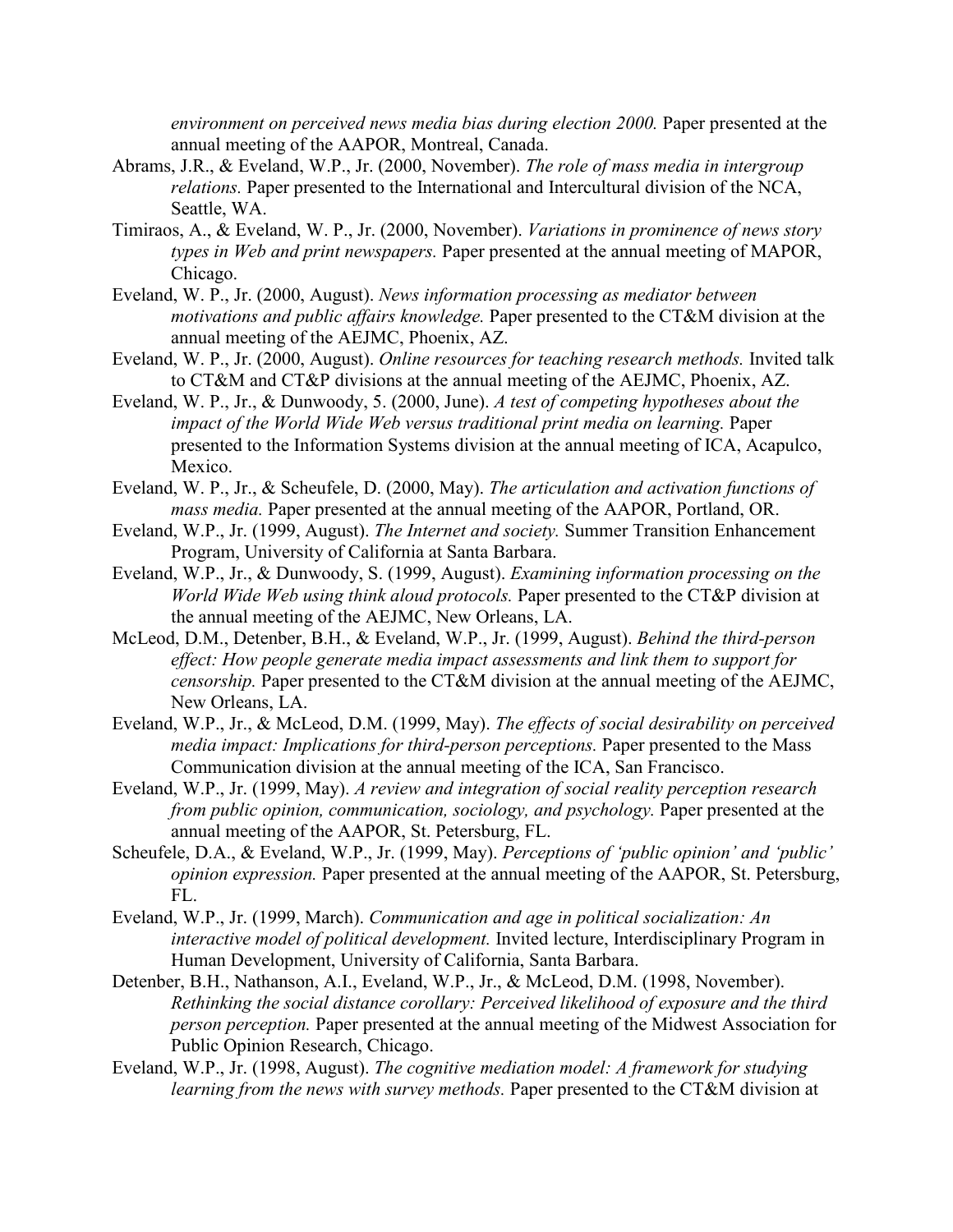the annual meeting of the AEJMC, Baltimore, MD.

- Eveland, W.P., Jr. (1998, August). *Empirically evaluating "The Why Files" science Web magazine.* Invited talk to Science Communication Interest Group and Visual Communication division at the annual meeting of the AEJMC, Baltimore, MD.
- Eveland, W.P. Jr. (1998, August). *A multi-method approach to identifying the uses and effects of the Web.* Invited talk to the CT&M and the CT&P divisions at the annual meeting of the AEJMC for the annual conference, Baltimore, MD.
- Eveland, W.P., Jr., & Scheufele, D.A. (1998, April). *Communication effects gaps: Putting together the pieces of the puzzle.* Paper presented to the Mass Media and Political Communication division at the annual meeting of the MPSA.
- Eveland, W.P., Jr., & Dunwoody, S. (1997, October). *Communicating science to the public via 'The Why Files' World Wide Web site.* Paper presented to the International Conference on the Public Understanding of Science and Technology, Chicago, IL.
- Eveland, W.P., Jr. (1997, August). *Division of labor and division of credit between mentor and mentee.* Invited talk at panel discussion on "Lies, lying and being lied to: The ethical dilemmas of research practice, co-authorship and funding objectives" at the annual meeting of the AEJMC, Chicago, IL.
- Eveland, W.P., Jr., & Dunwoody, S. (1997, August). *Applying research on the uses and effects of hypermedia to the study of the World Wide Web.* Paper presented to the CT&P division at the annual meeting of the AEJMC, Chicago, IL. **Top Three Faculty Paper Award.**
- McLeod, J.M., Scheufele, D.A., Eveland, W.P., Jr., Moy, P., Horowitz, E.M., & Yang, S. (1997, August). *The process of political thinking: Examining predictors of conceptual knowledge during the 1996 presidential campaign.* Paper presented to the CT&M division at the annual meeting of the AEJMC, Chicago, IL. **Top Three Faculty Paper Award.**
- Eveland, W.P., Jr. (1997, May). *Motivation, information processing, and learning from the news: Toward a synthesis of paradigms.* Paper presented to the Mass Communication division at the annual meeting of the ICA, Montreal, Quebec.
- Eveland, W.P., Jr. (1996, August). *Interactions and non-linearity in mass communication: Connecting theory and methodology.* Paper presented to the CT&M division at the annual meeting of the AEJMC, Anaheim, CA. **Top (#1) Student Paper Award.**
- Eveland, W.P., Jr., McLeod, J.M., & Horowitz, E.M., with Chaffee, S.H., McDevitt, Moon, Y., & Pan, Z. (1996, August). *Communication and age in childhood political socialization: An interactive model of political development.* Paper presented to the Mass Communication and Society division at the annual meeting of the AEJMC, Anaheim, CA.
- McLeod, J.M., Eveland, W.P., Jr., Moy, P., Scheufele, D., Yang, S., Horowitz, E.M., Guo, Z., & Zhong, M. (1996, August). *Is what we see what they get? Probing the processes of media effects on support for crime policy proposals.* Paper presented to the CT&M division at the annual meeting of the AEJMC, Anaheim, CA. **Top Three Faculty Paper Award.**
- Chaffee, S.H., Moon, Y., & McDevitt, M. with McLeod, J., Eveland, W.P., Horowitz, E.M., and Pan, Z. (1996, May). *Immediate and delayed effects of an intervention in political socialization: A disequilibration-restabilization model.* Paper presented to the Political Communication division at the annual meeting of the ICA, Chicago, IL.
- McDevitt, M., Chaffee, S.H., Moon, Y. with McLeod, J., Eveland, W.P., Horowitz, E.M., *&* Pan, Z. (1996, May). *Closing gaps between rich and poor: Effects of an experimental*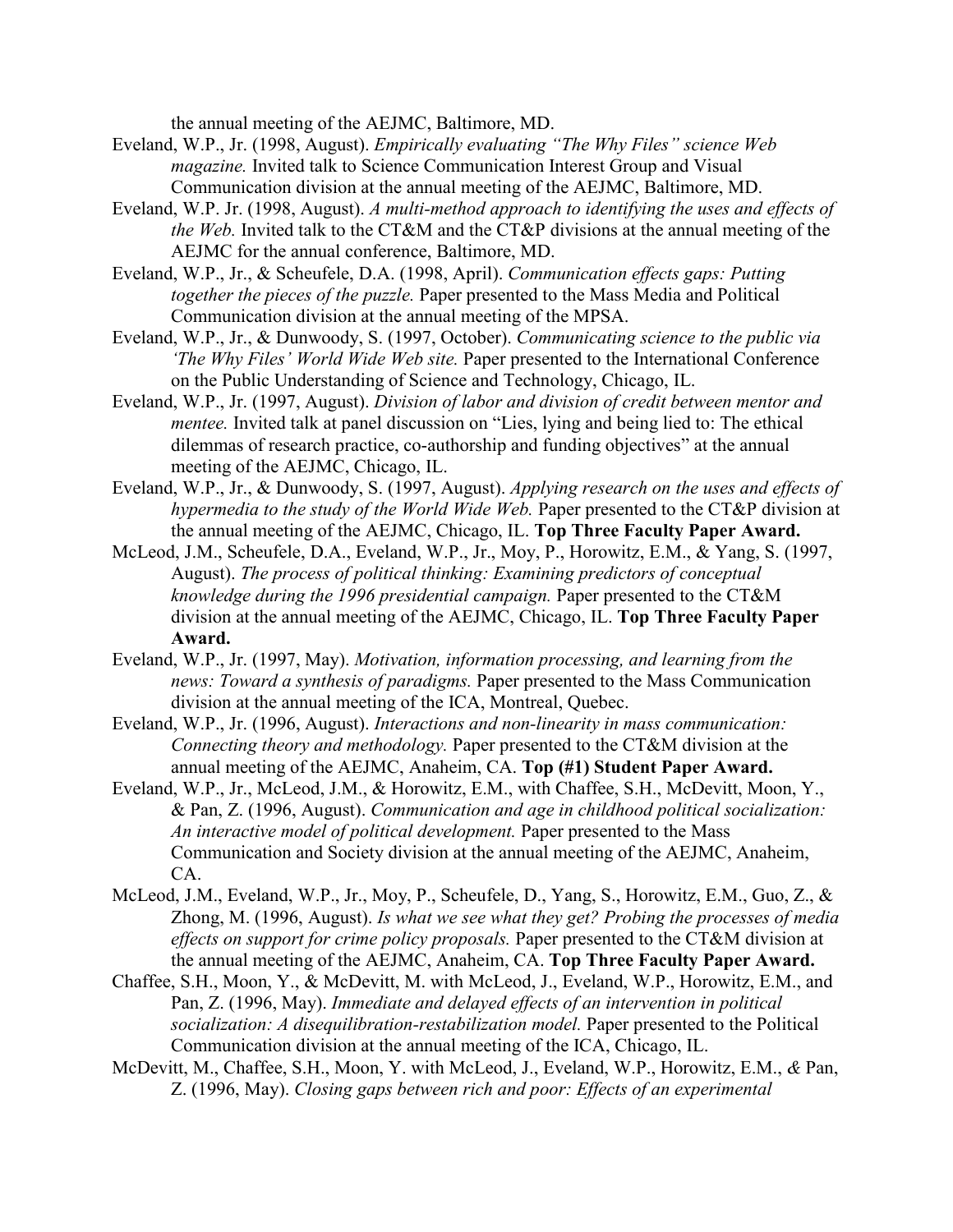*curriculum on political socialization.* Paper presented to the Instructional and Developmental Communication division at the annual meeting of the ICA, Chicago, IL.

- McLeod, D.M., Eveland, W.P., Jr., & Nathanson, A.I. (1996, May). *Support for censorship of violent and misogynic rap lyrics: An analysis of the third-person effect.* Paper presented to the Political Communication division at the annual meeting of the ICA, Chicago, IL.
- McLeod, J.M., Sotirovic, M., Eveland, W.P., Jr., Guo, Z., Horowitz, E.M., Moy, P., & Daily, K. (1996, May). *Let the punishment fit the (perceptions of) crime: Effects of local television news on evaluations of crime policy proposals.* Paper presented to the Mass Communication division at the annual meeting of the ICA, Chicago, IL.
- Moy, P., Scheufele, D.A., Eveland, W.P., Jr., & McLeod, J.M. (1996, May). *Artifact or effect? Cognitions about and attitudes toward the death penalty and rehabilitation.* Paper presented at the annual meeting of the AAPOR, Salt Lake City, UT.
- Pfau, M. & Eveland, W. P., Jr. (1996, May). *The influence of traditional and nontraditional news media in the initial phase of a presidential election campaign on voters' perceptions of candidates during the initial and final phases of the campaign.* Paper presented to the Political Communication division at the annual meeting of the ICA, Chicago, IL.
- McLeod, J.M., Guo, Z., Horowitz, E.M., Eveland, W.P., & Karas, V. (1995, November). *The impact of media use on people's crime prevention behaviors.* Paper presented at the annual meeting of the MAPOR, Chicago, IL.
- McLeod, J.M., Daily, K., Eveland, W., Guo, Z., Culver, K., Kurpius, D., Moy, P., Horowitz, E., & Zhong, M. (1995, August). *The synthetic crisis: Media influences on perceptions of crime.* Paper presented to the CT&M division at the annual meeting of the AEJMC, Washington, DC. **Top (#1) Faculty Paper Award.**
- McLeod, J.M., Eveland, W.P., Horowitz, E. with Pan, Z., Chaffee, S.H., Moon, Y., & McDevitt, M. (1995, August). *Learning to live in a democracy: The interdependence of family, schools and media.* Paper presented to the MC&S division at the annual meeting of the AEJMC conference, Washington, DC.
- Chaffee, S.H., Moon, Y. & McDevitt, M. with Pan, Z., McLeod, J.M., Eveland, W.P., & Horowitz, E. (1995, August). *Stimulation of communication: Reconceptualizing the study of political socialization.* Paper presented to the CT&M division at the annual meeting of the AEJMC, Washington, DC. **Top Three Faculty Paper Award.**
- Eveland, W.P., Jr. *&* McLeod, J. M. *(1995,* May) *The informational role of processing strategies for campaign news: Beyond simple exposure and attention.* Paper presented to the Mass Communication Division at the annual meeting of the ICA, Albuquerque, NM. **Top (#1) Faculty Paper Award.**
- McLeod, J.M., Horowitz, E.M., & Eveland, W.P., Jr. with Pan, Z., Chaffee, S.H., Moon, Y., & McDevitt, M. (1995, May). *Socialization to citizenship values.* Report presented to the Kids Voting USA convention, Phoenix, AZ.
- McLeod, J. M., Guo, Z., Daily, K. & Eveland, W. (1994, November). *Community issues and civic attitudes: The influence of public perceptions of local news media functions.* Paper presented at the annual meeting of the MAPOR, Chicago, IL.
- McLeod, J. M., Daily, K. A., Guo, Z., Eveland, W.P., Bayer, J., Yang, S., & Wang, H. (1994, August). *Community integration, local media use and democratic processes.* Presented to the CT&M Division at the annual meeting of the AEJMC, Atlanta, GA. **Top Three Faculty Paper Award.**

McLeod, J., Daily, K., Guo, Z., Eveland, W., & Bayer, J. (1994, May). *Investigating perceptions*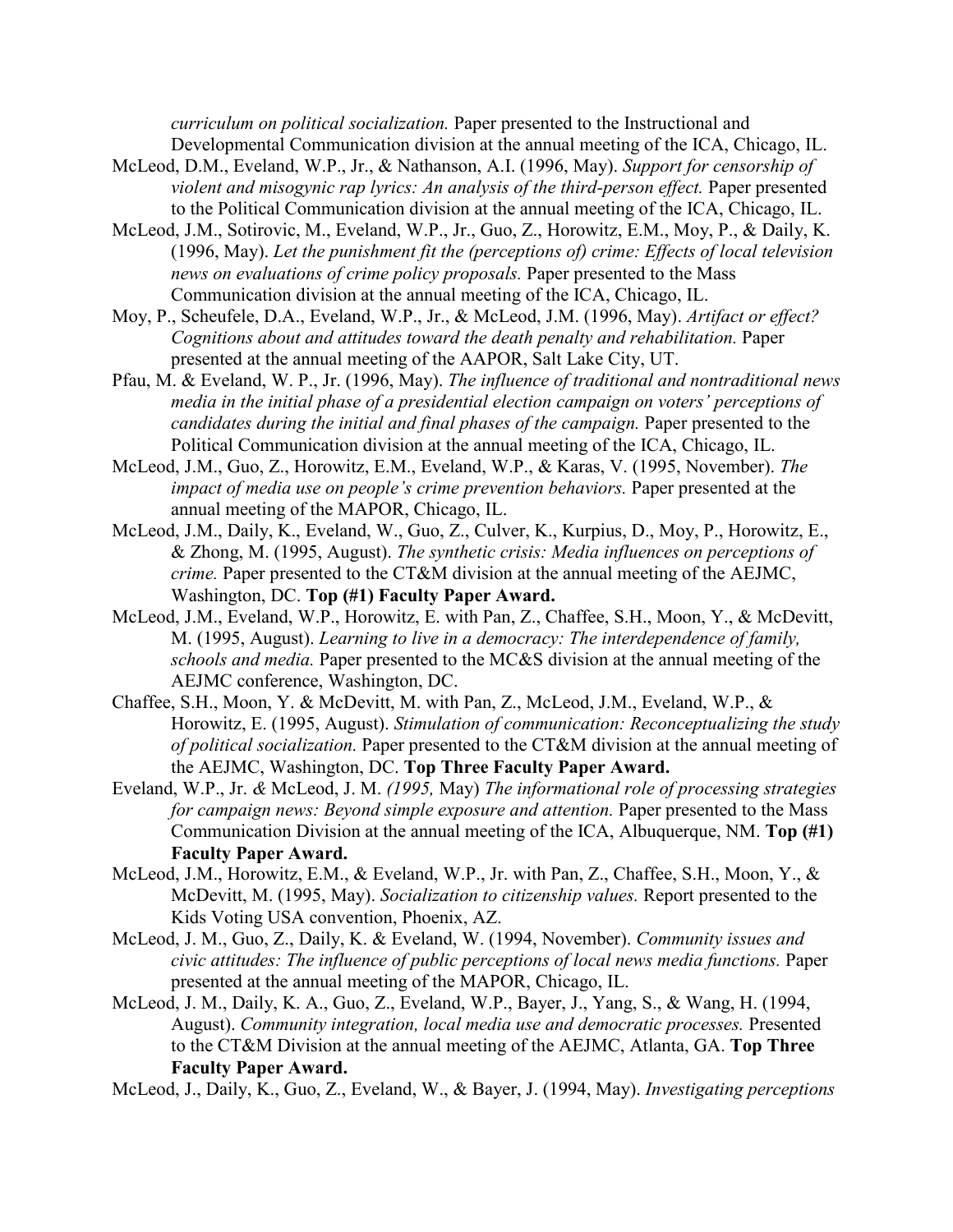*of crime as the most serious local issue: The effects of community and media use.*  Presented at the annual meeting of the AAPOR, Danvers, MA.

- Eveland, W.P., Jr., McLeod, D. M., & Nathanson, A. I. (1993, November). *The debate debate: The impact of debate format on questions asked in the 1992 presidential debates.*  Presented at the annual meeting of the SCA, Miami Beach, FL.
- Eveland, W.P., Jr., McLeod, D. M., and Signorielli, N. (1993, May). *Behind the lines: An analysis of public support for the Persian Gulf War.* Presented to the Mass Communication division at the annual meeting of the ICA, Washington, D.C.
- McLeod, D. M., Perse, E. M., Signorielli, N., Courtright, J. A., & Eveland, W.P., Jr. (1992, May). *Conflict and public opinion: The impact of the Persian Gulf War on public hostility toward mass media and protesters.* Presented at the annual meeting of the AAPOR, St. Petersburg, FL.

## **Formal Research Positions:**

University of California at Santa Barbara

*May 2000* - *July 2000:* Interim Director, Social Science Survey Center. *August 1999* - *May 2000:* Founding Director, Benton Survey Research Laboratory. *May 1998* - *June 2000:* Co-Leader, Communicating with Mass Audiences team, *National Institute for Science Education.*

## University of Wisconsin-Madison

*August 1996* - *June 1998:* Associate Researcher, Communicating with Mass Audiences team, *National Institute for Science Education.*

## **TEACHING**

Ohio State University

*Spring, 2018: COMM 6807*: Foundations of Communication Theory (graduate course) *Autumn, 2017: COMM 4814:* Political Communication *COMM / PS 7713:* Political Communication (graduate course) *Spring, 2017: COMM 4814:* Political Communication *COMM 6807:* Foundations of Communication Theory (graduate course) *Autumn, 2016: COMM 4814:* Political Communication *COMM 4820:* Public Opinion and Communication *Spring, 2016: COMM 4814:* Political Communication *COMM 6807:* Foundations of Communication Theory (graduate course) *Autumn, 2015:* COMM 3440: Mass Communication and Society COMM 4814: Political Communication *Spring, 2015:* COMM 6807: Foundations of Communication Theory (graduate course) *Autumn, 2014:* COMM 3440: Mass Communication and Society *Spring, 2014*: COMM 6807: Foundations of Communication Theory (graduate course) *Autumn, 2013:* COMM 1100: Communication in Society COMM 4814: Political Communication *Spring, 2013:* COMM 6807: Foundations of Communication Theory (graduate course) *Autumn, 2012:* COMM 1100: Communication in Society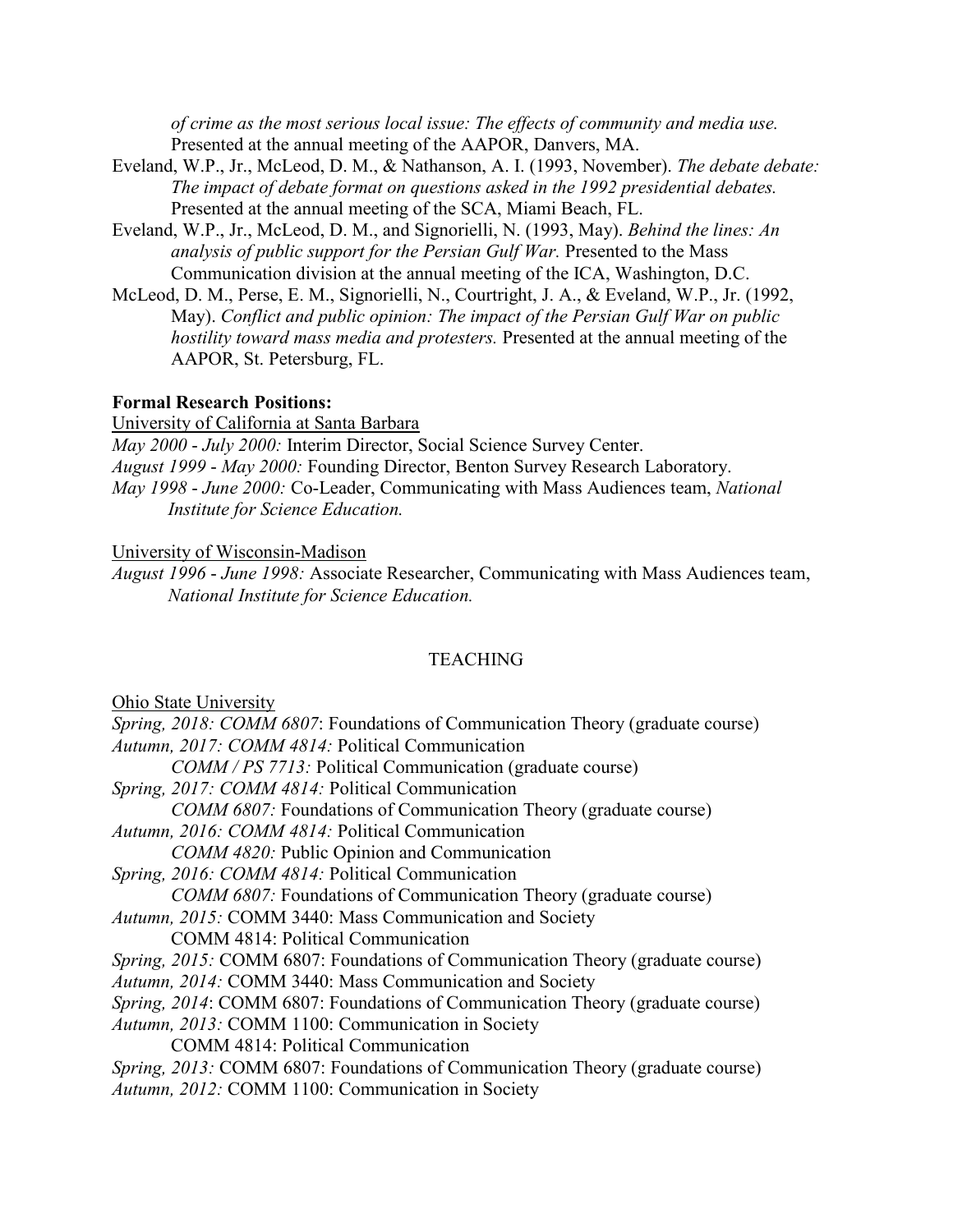*Winter, 2012:* COMM 807: Foundations of Communication Theory (graduate course) *Winter, 2012*: COMM 642: Mass Communication and Society *Autumn, 2011*: COM 200: Communication in Society *Autumn, 2009:* COM 200: Communication in Society COM H620: Honors Public Opinion and Communication *Winter, 2009: COM 200*: Communication in Society *Autumn, 2008*: COM 200: Communication in Society COM 930: Special Topics in Interpersonal Communication (Interpersonal Communication and Politics) (graduate course) *Winter, 2008: COM 200*: Communication in Society COM/PS 713: Political Communication (graduate course) *Autumn, 2007*: COM 614: Issues and Images in Political Communication *Winter, 2007:* COM H620: Honors Public Opinion and Communication COM/PS 713: Political Communication (graduate course) *Fall, 2006:* COM 614: Issues and Images in Political Communication *Winter, 2006:* COM H620*:* Honors Public Opinion and Communication COM 807: Foundations of Communication Theory (graduate course) *Spring, 2005:* COM 620: Public Opinion and Communication COM/PS 713: Political Communication (graduate course) *Autumn, 2004*: COM 614: Issues and Images in Political Communication COM 660: Communication Research Methods *Spring, 2004*: JCOM/PS 713: Political Communication *Autumn, 2003:* JCOM 614: Issues and Images in Political Communication JCOM 642: Mass Communication & Society *Spring, 2003:* JCOM/PS 713: Political Communication (graduate course) *Autumn, 2002:* JCOM 614: Issues and Images in Political Communication JCOM 642: Mass Communication and Society *Winter, 2002: JCOM 840: Foundations of Mass Communication (graduate course)* JCOM 614: Issues and Images in Political Communication *Autumn, 2001:* JCOM 660: Communication Research Methods (undergraduate) *Winter, 2001:* JCOM 614: Issues and Images in Political Communication JCOM 840: Foundations of Mass Communication (graduate course) *Autumn, 2000:* JCOM 651G: Mass Communication Research Methods (graduate course) JCOM 651: Mass Communication Research Methods University of California at Santa Barbara

*Spring, 2000:* COM 130: Political Communication *Winter, 2000:* COM 114: Mass Media and Society *Autumn, 1999:* COM 204C: Survey Research Methods (graduate course) *Spring, 1999:* COM 130: Political Communication *Winter, 1999:* COM 114: Mass Media and Society

Graduate Student Mentoring

1. Doctoral Student Advisor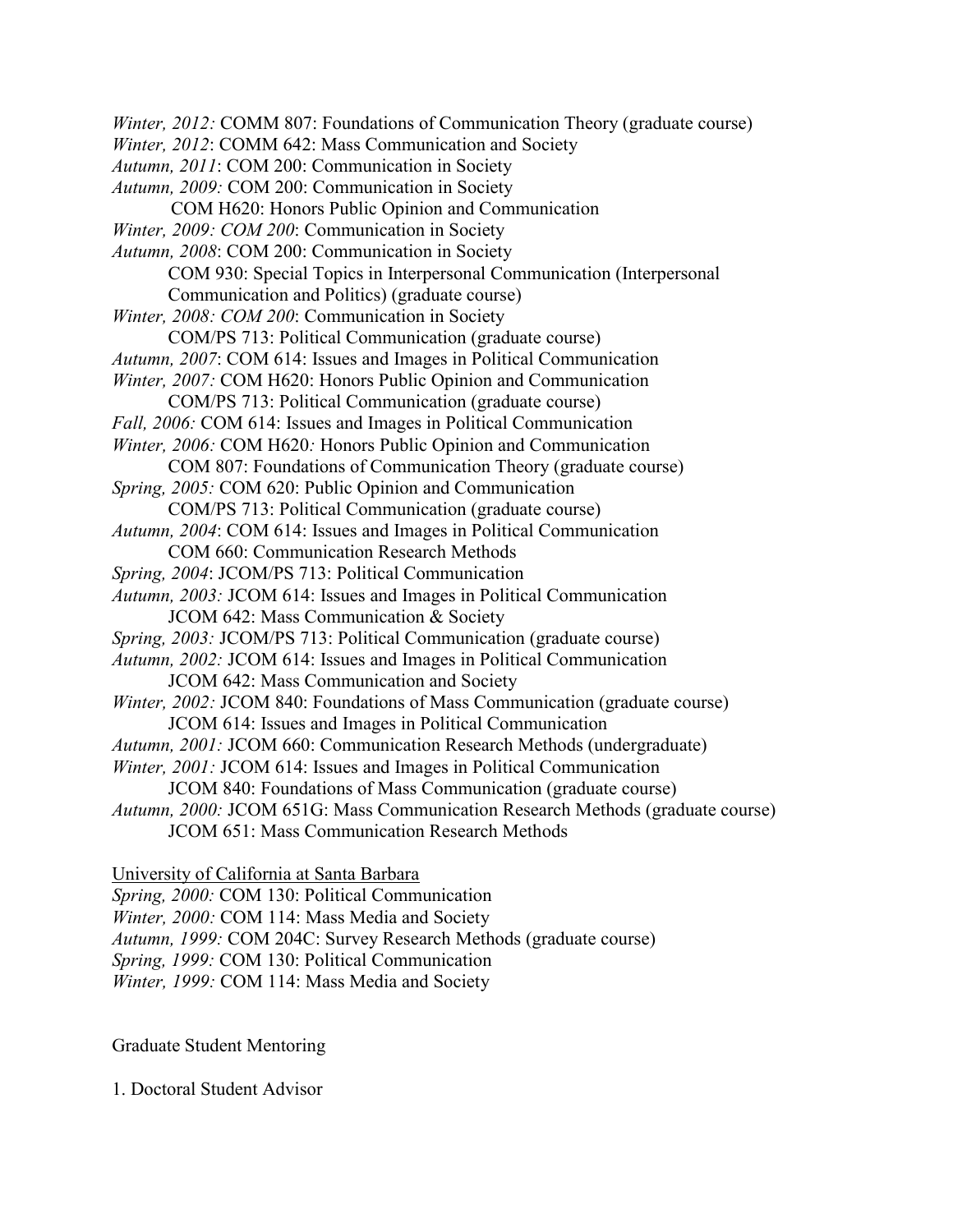- a. Juliann Cortese (SP 2005) "A Social Cognitivist View of Hypermedia Learning" (associate professor, Florida State University)
- b. Mihye Seo (AU 2006) "Knowledge –Based Approaches to Media Priming Effects" (initial appointment State University of New York at Albany; currently associate professor, Sungkyunkwan University (Seoul, South Korea))
- c. Lindsay Hoffman (SU 2007) "Public Opinion in Context: A Multilevel Model of Media Effects on Perceptions of Public Opinion and Political Behavior" (associate professor, University of Delaware)
- d. Tiffany Thomson (SU 2007) "Examining Dimensions of Political Discussion and Political Knowledge" (program manager, OSU Comprehensive Cancer Center)
- e. Fei "Chris" Shen (SP 2009) "An Economic Theory of Political Communication Effects: How the Economy Conditions Political Learning" (associate professor, City University of Hong Kong)
- f. Myiah Hutchens (formerly Hively) (SP 2010) "I Think I Can: The Interaction Between Self-Efficacy and Anxiety Predicting Who We Talk To" (initially appointments at Texas Tech, U of Arizona, and Washington State U; currently assistant professor, University of Florida)
- g. Ivan Dylko (SP 2011) "Explication of Political User-Generated Content and Theorizing about Its Effects on Democracy with a Mix-of-Attributes Approach and Documenting Attribute Presence with a Quantitative Content Analysis" (initial appointment, New Mexico State U; currently assistant professor, University of Buffalo)
- h. Alyssa Morey (SP 2013) "Memory for Positive, Negative, and Comparison Ads: Studying Semantic Associations Between Candidates and Issues Using EEG" (assistant professor, State University of New York at Albany)
- i. Steven Kleinman (SP 2013) "It's Not Always About the Issues: The Role of Perceived Personality Trait Similarity on Interpersonal Political Discussion" (assistant professor, Indiana University of Pennsylvania)
- j. Andrea Quenette (SU 2013) "Measuring the Cynicism Epidemic: Improving Conceptual and Operational Definition of Political Cynicism" (initial appointment, University of Kansas; currently assistant professor, Indiana University East)
- k. Hyunjin Song (SP 2015) "A Dynamic Longitudinal Examination of Social Networks and Political Behavior: The Moderating Effect of Local Network Properties and Its Implication for Social Influences Processes" (assistant professor, Department of Methods in the Social Science, University of Vienna)
- l. David Clementson (SP 2017) "Deception Detection in Politics: Partisan Processing through the Lens of Truth-Default Theory" (assistant professor, Department of Communication Studies, California State University – Sacramento; Grady College of Journalism and Mass Communication, University of Georgia as of AU 2019)
- m. Jacob Long (anticipated SP 2020)
- 2. Masters Students Plan A Advisor:
	- a. Zuoming Wang (SU 2003) "Testing the Spiral of Silence in the Context of Computer Mediated Communication" (assistant professor, University of North Texas)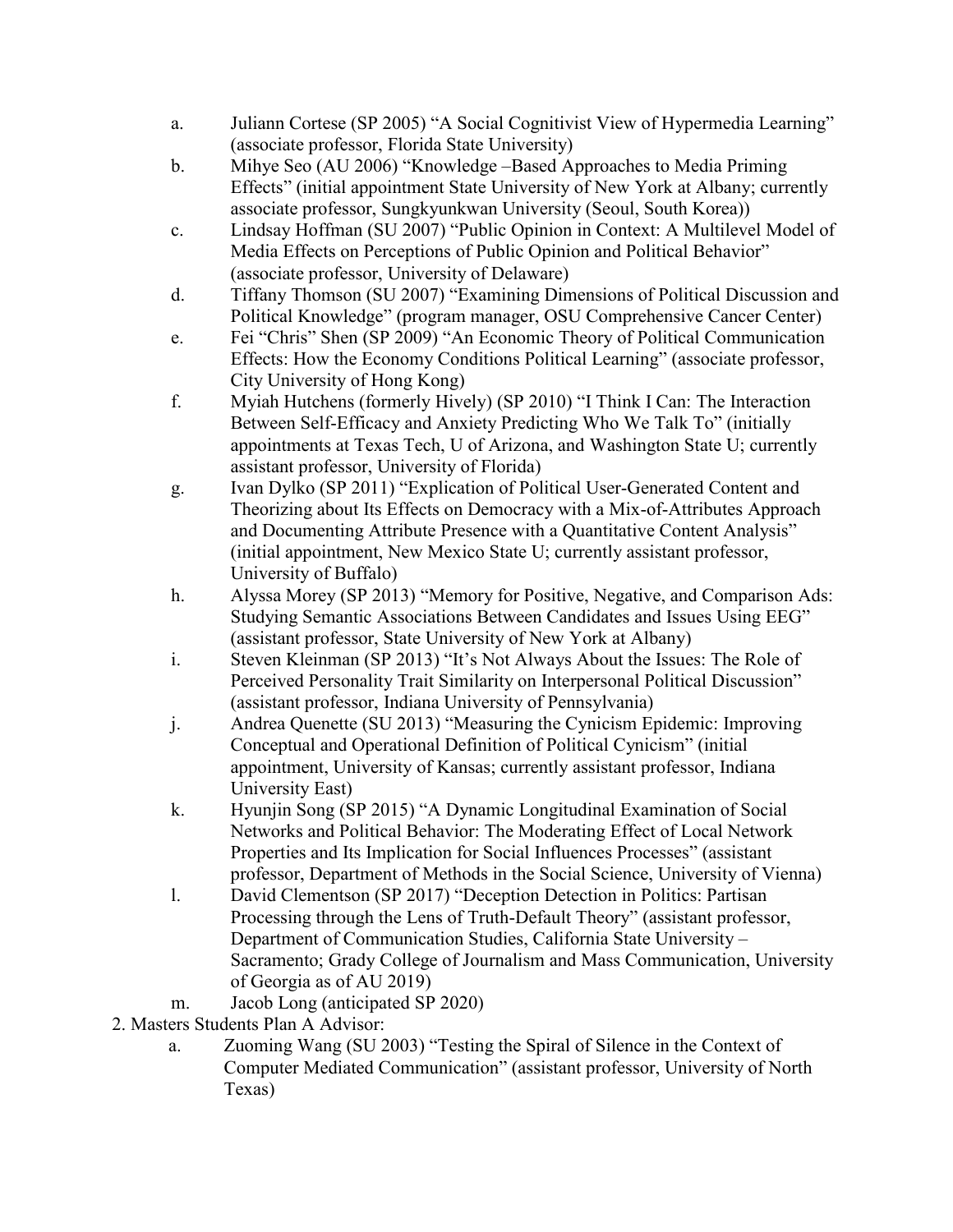- b. Kimberly Eggerton (WI 2003) "Learning from Media as an Interaction Between Motivation and Cognition" (teacher at Walworth Barbour American International School)
- c. Lindsay Hoffman (SU 2004) "Mobilizing Information as a Link to Political Participation: A Content Analysis of Online and Print Newspapers" (associate professor, University of Delaware)
- d. Tiffany Thompson (SU 2004) "The Driving Force of Social Networks in Learning from the News" (program manager, OSU Comprehensive Cancer Center)
- e. Ivan Dylko (SP 2007) "An Examination of Political Blogs' Potential to Increase Political Participation" (assistant professor, New Mexico State University)
- 3. Masters Students Plan B Advisor:
	- a. Donglei Qiu (SU 2001)
	- b. Nicole Kraft (WI 2003)
	- c. Kathleen Roca (SP 2004)
- 4. Doctoral Student Dissertation Committee Memberships:
	- a. Krisztina Marton (SP 2004)
	- b. Rebecca Seitman (SP 2005)
	- c. Irkwon Jeong (SP 2005)
	- d. Yung-I "Eliza" Liu (SU 2008)
	- e. S. J. Min (SP 2009)
	- f. Kristen Landreville (SP 2010)
	- g. Nicholas Geidner (SP 2011)
- *5.* Doctoral Students General Exam Committee Chair:
	- a. Juliann Cortese (SP 2003)
	- b. Mihye Seo (AU 2003)
	- c. Lindsay Hoffman (SP 2006)
	- d. Tiffany Thomson (SU 2006)
	- e. Fei "Chris" Shen (SP 2008)
	- f. Myiah Hively (WI 2009)
	- g. Ivan Dylko (SP 2009)
	- h. Alyssa Morey (SP 2011)
	- i. Steven Kleinman (SP 2012)
	- j. Andrea Quenette (SU 2012)
	- k. Hyunjin Song (SP 2014)
	- l. David Clementson (SP 2016)
	- m. Jacob Long (AU 2018)
- 6. Doctoral Students General Exam Committee Member:
	- a. Deborah Haffey (SP 2001)
	- b. Kaiya Liu (AU 2001)
	- c. Yangyang Yuan (SU 2002)
	- d. Irkwon Jeong (AU 2003)
	- e. Krisztina Marton (AU 2003)
	- f. Rebecca Border Seitman (SU 2004)
	- g. Yung-I "Eliza" Liu (SU 2006)
	- h. S. J. Min (SP 2008)
	- i. Kristen Landreville (SP 2009)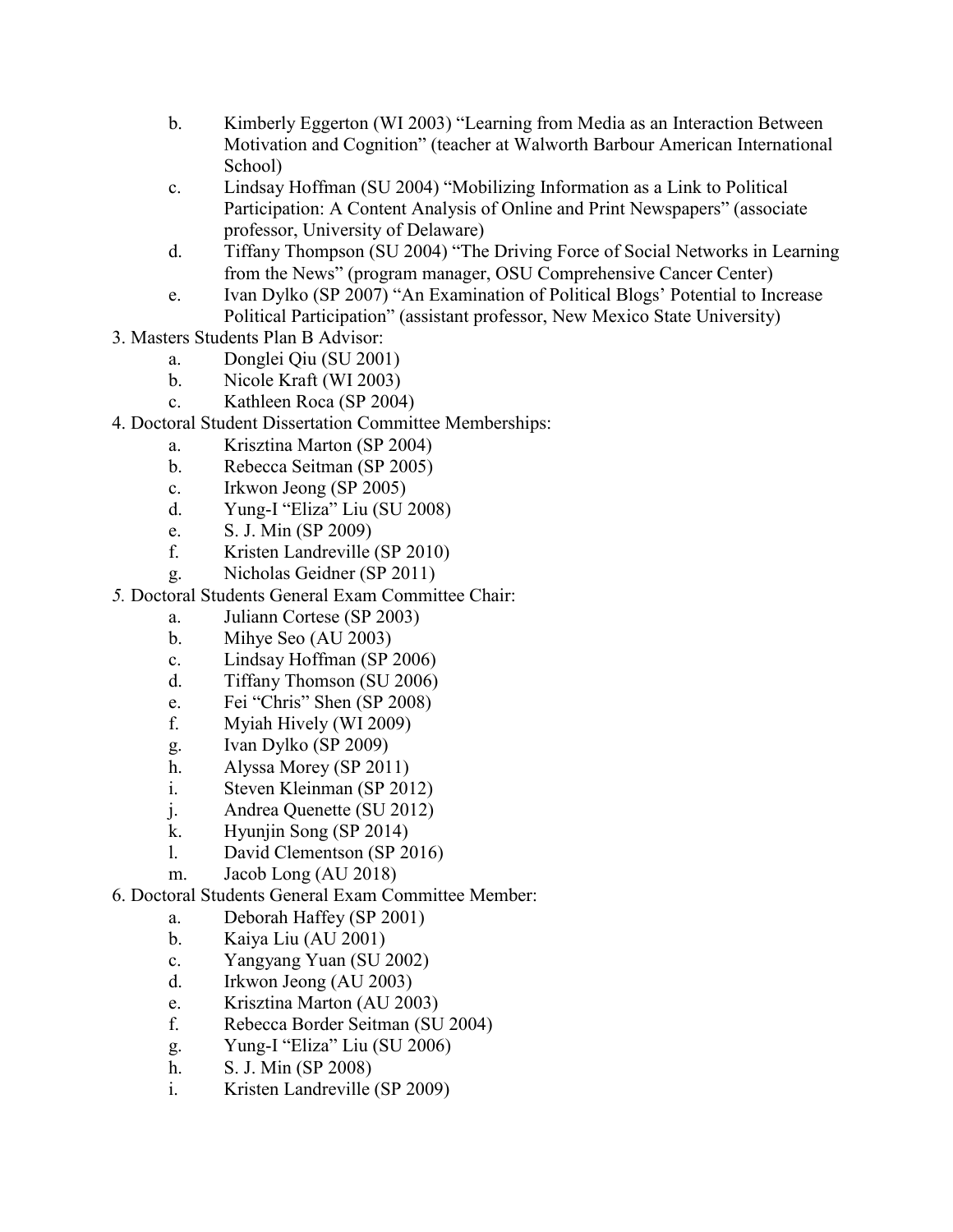- j. Nicholas Geidner (SP 2010)
- k. Minseon Jeong (SP 2018)
- l. Matthew Sweitzer (AU 2018)

7. Masters Students Thesis Committee:

- a. Yudhijit Bhattacharjee (SP 2001)
- b. Sung-Jin Ryu (SU 2002)
- c. Melissa Yang (SU 2002)
- d. Rebecca Border (SU 2002)
- e. Ying Quan (SU 2002)
- f. Li Cai (SP 2003)
- g. Sheetal Ghadse (WI 2011) [Computer Science & Engineering]
- 8. Masters Students Examination Committee Member:
	- a. Joseph Mischler (SP 2001)
	- b. Melissa Zhang (SP 2002)
	- c. James Cirigliano (SU 2005)
- 9. Undergraduate Thesis Participation
	- a. Erin Simmons (SP 2005) [Political Science member]
	- b. Connie Wehrkamp (SP 2008) [Communication adviser]
	- c. Jamie Richards (WI 2011) [Political Science member]

# SERVICE

# Journal and Convention Reviewing & Editorial Board Memberships

Associate Editor, *Human Communication Research* (July 2012 – 2016)

Journal Editorial Boards:

*Communication Monographs* (2018-present) *Human Communication Research* (2003-2012, 2016-present) *Political Communication* (2008-present) *Communication Research* (2000-present) *Journal of Communication* (2001-2014) *Journal of Broadcasting & Electronic Media* (2002-2011) *Journalism & Mass Communication Quarterly* (2008-2010) *Communication Reports* (1999 - 2002) *Communication Research* Special Issue "Bridging Established and Emerging Directions in Communication Research" (1998)

Ad hoc Journal Reviewing: *Social Forces* (2019) *European Political Science Review* (2019) *Journal of Computer-Mediated Communication* (2016, 2019) *Social Networks* (2018) *Journal of Politics* (2018) *Field Methods* (2018)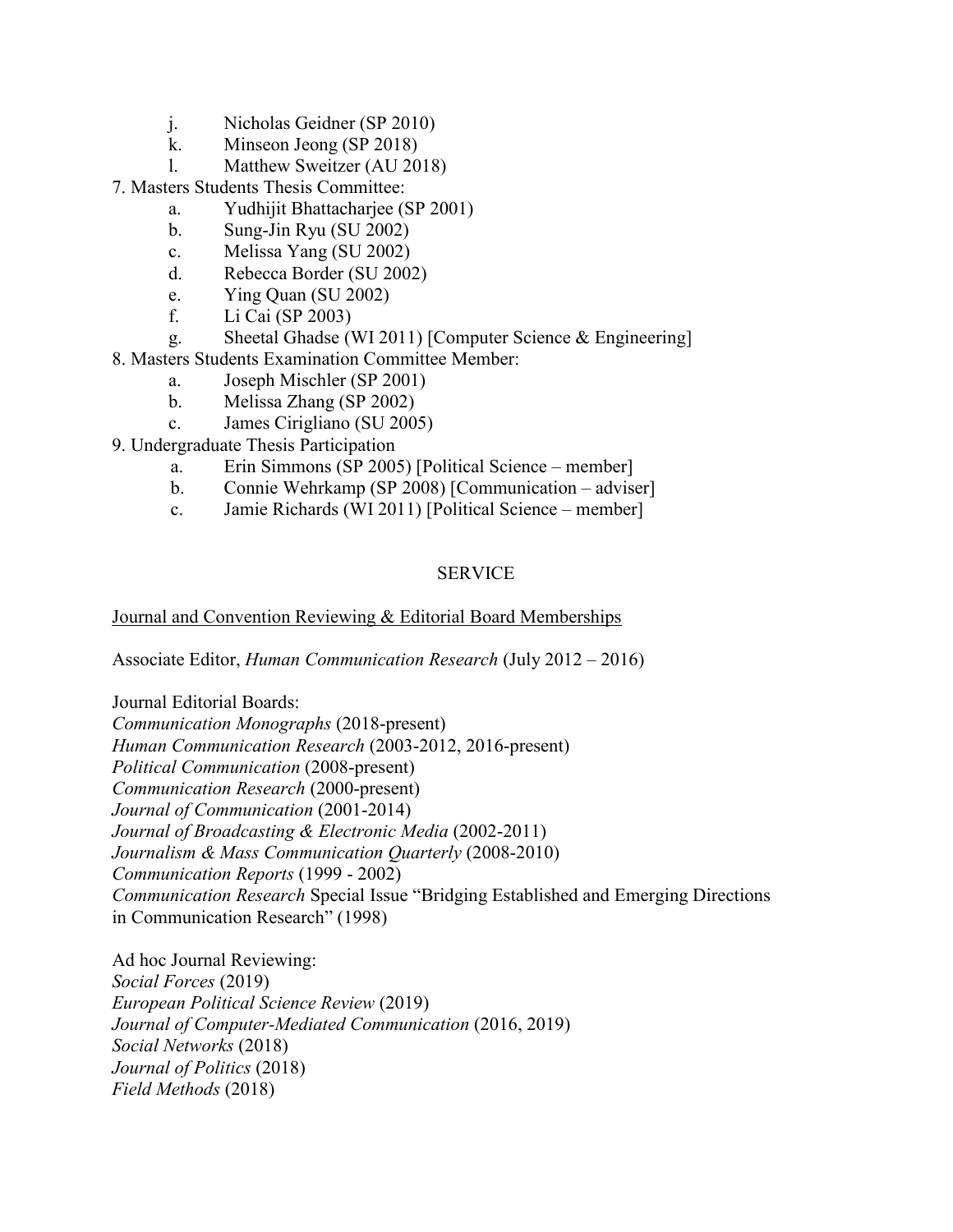*Journal of Communication* (2018) *Political Behavior* (2007, 2009, 2010, 2014, 2017, 2018) *Public Opinion Quarterly* (2000, 2001, 2009, 2010, 2013, 2014, 2015, 2016, 2018) *International Journal of Public Opinion Research* (1995, 1999, 2002, 2003, 2004, 2007, 2010, 2011, 2012, 2014, 2016, 2018) *Communication Monographs* (2005, 2017) *Journal of Broadcasting & Electronic Media* (2001, 2002, 2012, 2017) *American Journal of Political Science* (2010, 2011, 2014, 2016) *Mass Communication & Society* (2005, 2008, 2010, 2016) *Communication Methods and Measures* (2007, 2012, 2016) *Science Communication* (2015) *British Journal of Political Science* (2014) *European Sociological Review* (2014) *Journal of Empirical Legal Studies* (2014) *Communication Theory* (2004, 2005, 2006, 2007, 2014) *Journalism & Mass Communication Quarterly* (2004, 2005, 2006, 2014) *American Political Science Review* (2008, 2010, 2012, 2013, 2014) *Proceedings of the National Academy of Sciences* (2013, 2014) *American Politics Research* (2012, 2013, 2014) *American Behavioral Scientist* (2010) *Political Communication* (2000, 2001, 2002, 2003, 2004, 2005, 2007) *Harvard International Journal of Press/Politics* (2004) *Science Communication* (2004) *Media Psychology* (2000, 2002, 2003, 2004) *Public Understanding of Science* (2003) *Journal of Asian Pacific Communication* (2003) *The Information Society* (2002) *Human Communication Research* (2001) *Journal of Communication* (2000, 2001) *Journal of Applied Communication Research* (2000, 2001) *Journal of Computer-Mediated Communication* (2000, 2016) *Communication Research* (1998, 1999) Ad hoc Grant Reviewing:

Swedish Foundation for Humanities and Social Sciences (2016) University of Vienna uni:docs program Ph.D. fellowship program (2016) National Science Foundation (Decision, Risk, & Management Sciences) (2014) National Science Foundation (Political Science) (2011) National Science Foundation (CAREER Award) (2009) Israeli Science Foundation (2007)

Time-Sharing Experiments for the Social Sciences (TESS) (2004)

Ad hoc Reviewing (Other):

National Research Council of the National Academies of Science (CNSTAT Report on Measuring Social and Civic Engagement and Social Cohesion in Surveys) (Feb. 2014)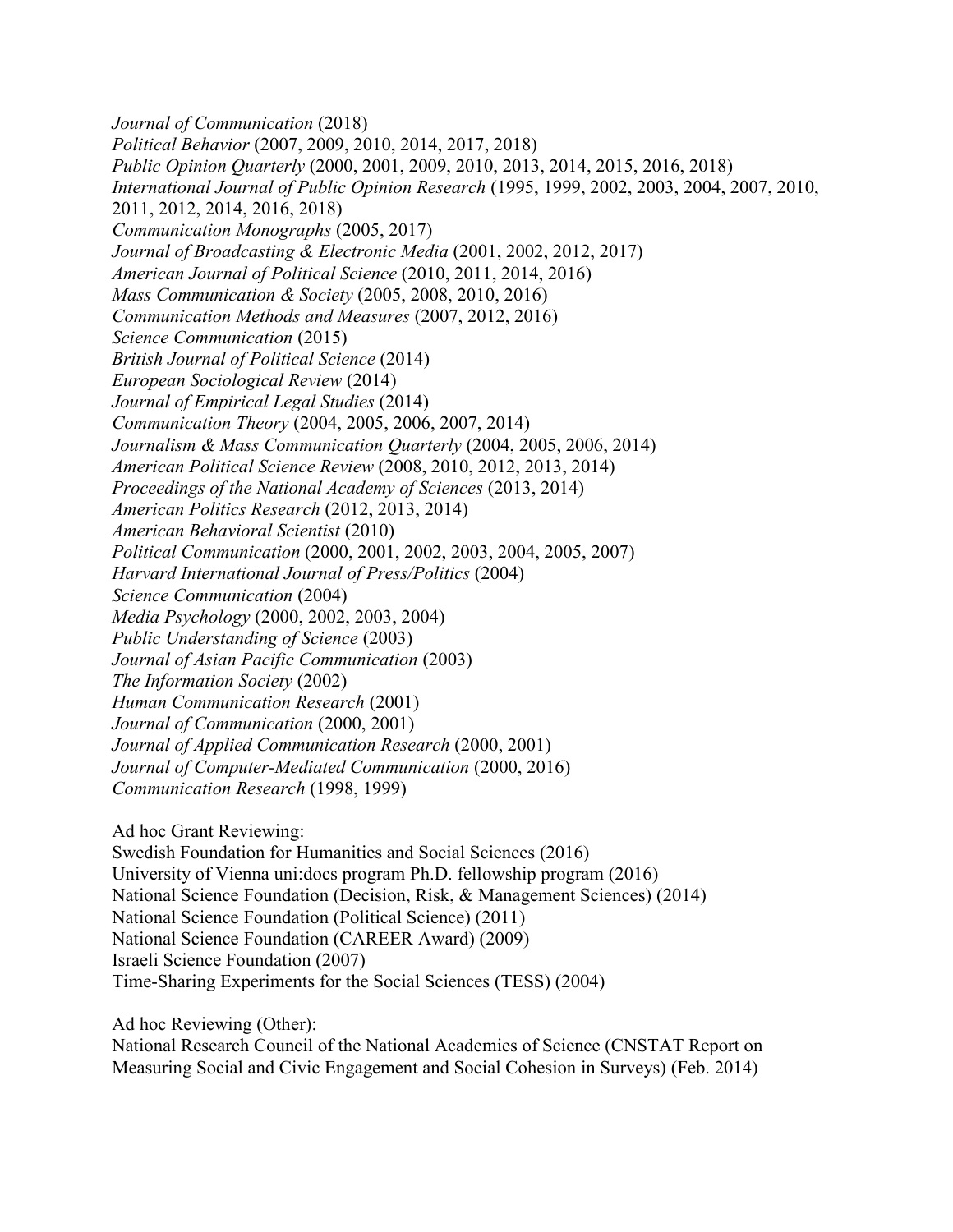Conference Reviewing:

World Association for Public Opinion Research (2017)

ICA Political Communication Division (2004, 2010)

AEJMC CT&M Division (1993, 1998, 1999, 2000, 2002, 2003, 2004, 2007, 2008, 2009)

International Symposium on Online Journalism (2005)

ICA Mass Communication Division (1999)

Other Service

*Spring 2019:* ICA Fellows nomination review

- *Spring 2019:* World Association for Public Opinion Research Worcester Prize Committee (best article in *IJPOR* 2018)
- *Spring 2018:* World Association for Public Opinion Research Worcester Prize Committee (best article in *IJPOR* 2017)
- January 16, 2018: Politics, Society, & Law Scholars talk. [https://honors](https://honors-scholars.osu.edu/scholars/programs/psl)[scholars.osu.edu/scholars/programs/psl](https://honors-scholars.osu.edu/scholars/programs/psl)

*Summer 2017 – present:* Division of Social Sciences P&T Committee.

- *Summer 2017 – 2018:* Member, School of Communication Graduate Studies Committee.
- *June 2017:* Poster award competition review committee, Political Networks Conference (2017).
- *January 2017*: Invited guest, Face the State, host Scott Light (WBNS 10TV).
- *January 31, 2017: Politics, Society, & Law Scholars talk. [https://honors](https://honors-scholars.osu.edu/scholars/programs/psl)*[scholars.osu.edu/scholars/programs/psl](https://honors-scholars.osu.edu/scholars/programs/psl)
- *January 2017 – July 2017:* Procedural Oversight Designee (P&T Committee)
- *June 2016:* "Meeting in the middle: Civil discourse in the 2016 presidential election." (Invited panelist.) Mershon Center for International Security Studies.
- *February 2016 – present*: RiV to FIS Transition Committee
- *February 2016 – December 2016:* Chair, Committee of Eligible Faculty (i.e., P&T) Committee *Summer 2015-present:* Member, Journalism Program Committee.
- 
- *Summer 2014-2015:* Chair, Committee of Eligible Faculty (i.e., P&T) Committee
- *Summer 2014-2015:* Member, School of Communication Graduate Studies Committee
- *August 2014-Februray 2015*: Member, School of Communication Search Committee (3 positions)
- *May 2014-May 2015*: Associate Director for Planning and Strategic Initiatives, School of Communication.
- *2013-2014*: Section (Media & Politics) Chair, 2014 Southern Political Science Association conference.
- *Dec. 2013 - March 2014*: Member, School of Communication Director Search Committee

*Autumn 2013*: Chair, School of Communication Political Communication Search Committee

*Winter 2013:* Chair, ICA Political Communication division Best Article Award committee*.*

- *Sept. 2012 – Aug. 2015:* Member, Survey Research Interdisciplinary Certificate Program Oversight Committee.
- *AY 2012-2013:* Member, Department of Sociology, Network Analysis Search Committee
- *AY 2012-2013:* Chair, School of Communication Search Committee (4 positions)

*AY 2012-2013:* POD, School of Communication P&T Committee

*AY 2011-2012:* Chair, School of Communication Search Committee (4 positions)

*AY 2011-2012:* POD, School of Communication P&T Committee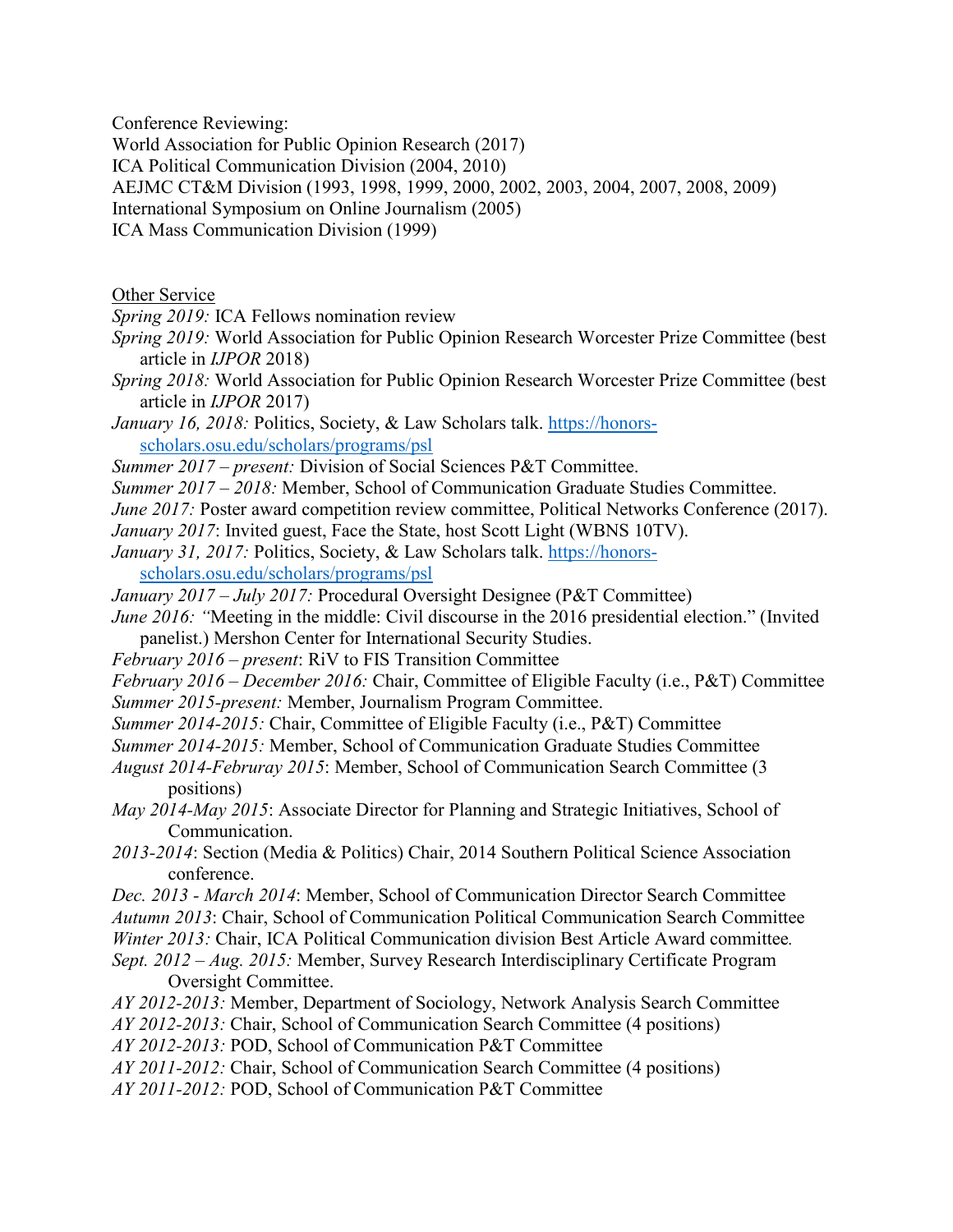*Winter 2011:* Chair, ICA Political Communication division Best Article Award committee*. Fall 2010 – Summer 2011:* Member, AEJMC CT&M Division Financial Advisory Board.

*November 2010: Panelist, "Recipe for Success: Basic Ingredients for Undergraduate Research."* 

Panel sponsored by the Mershon Center and the Undergraduate Research Office, OSU. *Fall 2009-Winter 2010*: Member, Search Committee.

- *September 11, 2008*: Invited talk to AgriPower Institute #3 (Ohio Farm Bureau Federation), "Media, the Public, and Public Policy"
- *Autumn 2007 – Summer 2008*: SBS Investigation Committee
- *Autumn 2007:* OSU Graduate School Fulbright Fellow review panel
- *Autumn 2006 – ???:* Executive Board Member, Midwest Association for Public Opinion Research.
- *Fall 2005 – August 2010*: Chair, Graduate Studies Committee (School of Communication).
- *Fall 2004 – Spring 2005:* College of Arts and Sciences Technology Advisory committee, member.
- *Winter 2004:* Ad Hoc committee on *Lantern* advising, member.
- *Winter 2004:* Member, 2004 ICA Awards Committee and Chair of subcommittee for Young Scholar Award.
- *September 2002 July 2004:* College of SBS Institutional Review Board.
- *August 2002 August 2003:* Head, CT&M division, AEIMC.
- *August 2001 August 2002:* Head-Elect, CT&M division, AEJMC.
- *August 2001 August 2004:* Member, Task Force on the Status and Future of the Structure/Organization of AEJIMC.
- *Spring 2001 ???:* Chair, Equipment, Facilities, & Technology committee (JCOM).
- *February 2001:* Pro-bono consulting for Columbus Dispatch (met and discussed ways to improve accuracy of public opinion poll coverage).
- *October 2000 present:* Member, SBS Survey Research Oversight Committee.
- *August 2000 ????: JCOM Committees:* Member, Graduate Studies Committee; Chair, Ad Hoc Methods Subcommittee; Member, Ad Hoc Library Subcommittee
- *August 2000 August 2001:* Research Chair & Program Co-Chair, CT&M division, AEJMC.
- *August 2000:* Session discussant, AEJMC.
- *May 2000:* Session discussant, AAPOR.
- *Spring* 2000: Design and implementation of Channel Islands (CA) National Marine Sanctuary Survey funded by the National Ocean Service, a component of the National Oceanic and Atmospheric Administration (P1: Charles Kolstad).
- *Fall 1999- Spring 2000:* Design and implementation of survey funded by "Goleta Roundtable" (a non-partisan grass roots group concerned with issues surrounding the incorporation of the Goleta, CA area into Santa Barbara, CA or its creation as a new municipality). (Contacts: Mike Wondolowski & Bud Sprague).
- *August 1999 present:* Member, Executive Committee, CT&M division, AEJMC.
- *August 1999 August 2000:* Chair, Teaching Standards Committee, CT&M division, AEJMC.
- *Summer 1999:* Session discussant, 1999 AEJMC convention, CT&M division.
- *May 1999: Panelist for UCSB Counseling & Career Services session "Finding a Tenure-Track*" Position at a Research University"
- *August 1998 June 2000:* Departmental committees: Technology, Space/CIARF, Rules/Policies, and Research Participants Coordinating.
- *August 1998 August 1999:* Chair of Recruitment Committee, CT&M division, AEJMC.